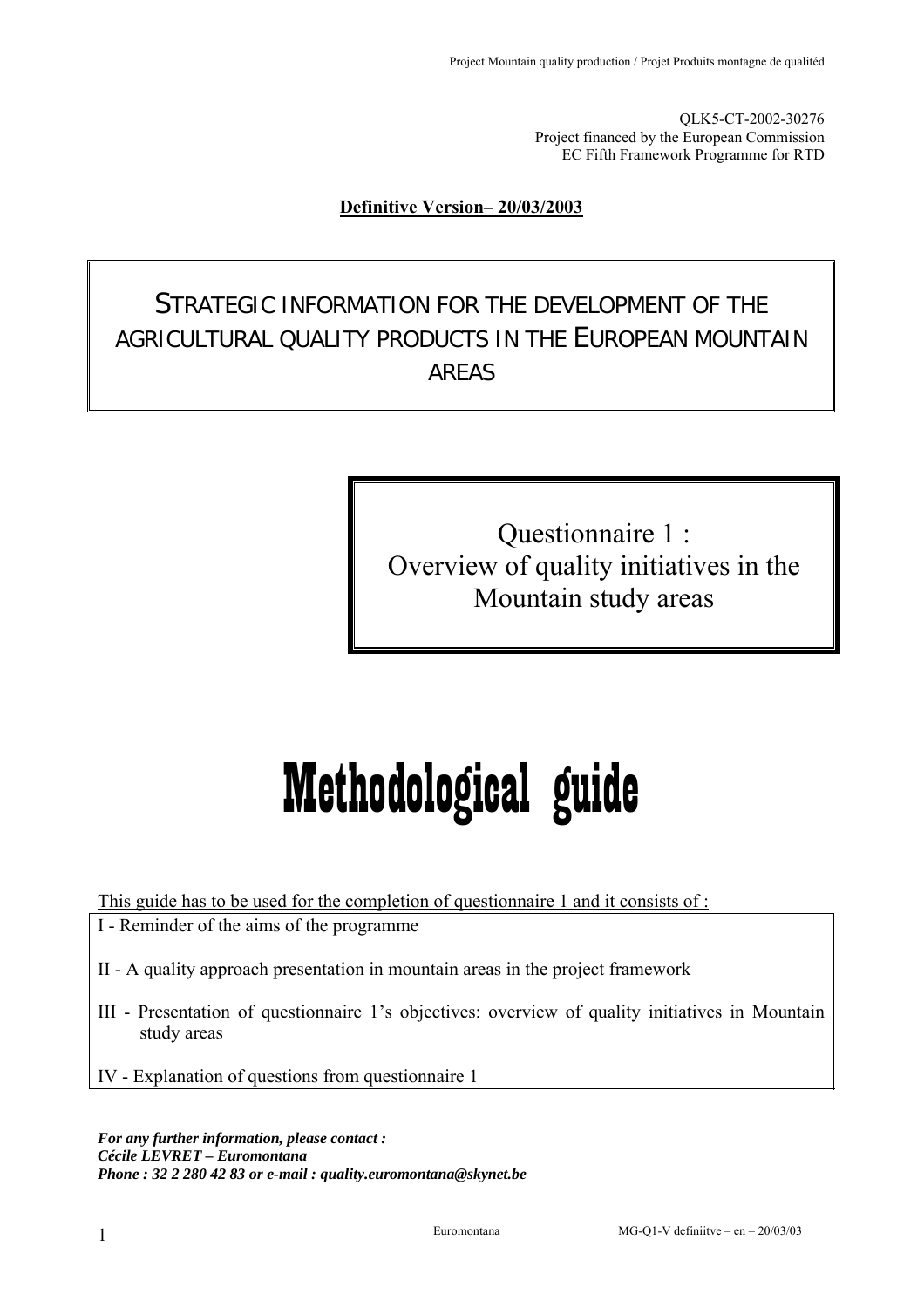# **I - Reminder of the programme's aims**

This programme, coordinated by Euromontana<sup>1</sup> (European association for mountain areas), is carried out with a consortium of research and development centres in 8 countries from the greater Europe. This project is financed by the European Commission, within the Fifth Framework Programme for RTD on the theme of "Quality of life and Management of Living Resources".

The focus of this programme will be to facilitate the development of the agricultural quality products throughout European mountain areas. In this objective the project will provide a strategic and technical database available and is intended to be useful to various actors involved on this topic.

# **1/ Objectives**

This database dealing with agricultural products of mountain areas, will have to be organised in a resources centre and the gathered information will be put at the disposal of Euromontana's network..

#### Ö **This project has to promote** :

- experience exchanges within the network on mountain quality products ;
- the setting up of programmes and discussions on quality product topics ;

#### Ö **In a broader way, this resource centre must provide a tool:**

- to promote an awareness campaign targeted to society and consumers;
- to develop strategic proposals on a European scale.

### **2/ Methodology**

The information's collection on mountain quality products will be divided into 3 axis :

Axis 1 deals with intrinsic characteristics of the quality products in mountain areas : methods for production and processing, geographical areas and their links to the products, …

Axis 2 refers to strategies for development of existing quality initiatives and marketing approaches for the various mountain products. The collection of the information will ensure the analysis and the comparison between successful and failed initiatives.

 $\overline{a}$ 

<sup>&</sup>lt;sup>1</sup> Euromontana is an non profit association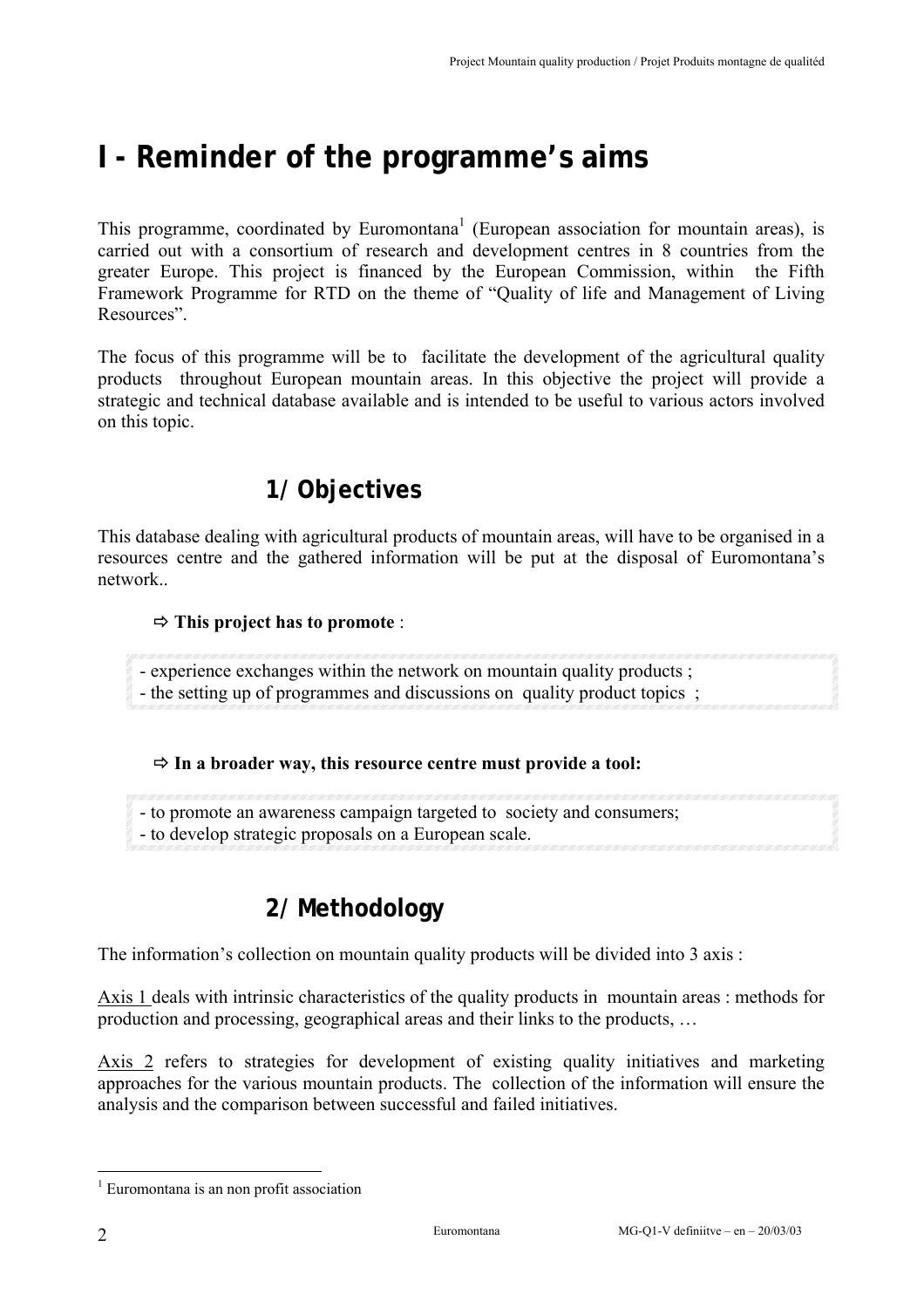Axis 3 concerns policies and regulations which control the initiatives of quality designation on the European, national and/or regional scales (type of label available, systems of control,… ). This part of the study will also specify the impact of regional, national and European policies in the attribution of quality Marks and in the setting up of initiatives.

# **3/ Means of data dissemination**

#### c **Two consultative seminars are planned in the project framework.**

 $\rightarrow$  The first one, in January 2004, will be the opportunity to check the first results of the study against the point of view of a limited professional audience, wider than the one directly involved in the project.

 $\rightarrow$  The second one, in May 2004, will have to submit the results and analysis of the programme to a wider audience and to specify the means of dissemination chosen. However, prospects of valorisation and presentation of the work mentioned during this conference will be taken into account. Strategic proposals on European scale could emerge at this occasion.

#### d **The database's information, results, analysis and interpretations will be available in 3 different media: a report, a CD-Rom and a Internet website**

 $\rightarrow$  The final report on the project will state the methodology used, the partners involved, the results, analysis and conclusions taken as well as the presentation of the means of dissemination and the future prospects of the work.

 $\rightarrow$  The database will be disseminated through a CR-Rom and an Internet website (together with a practical guide for the use of the database).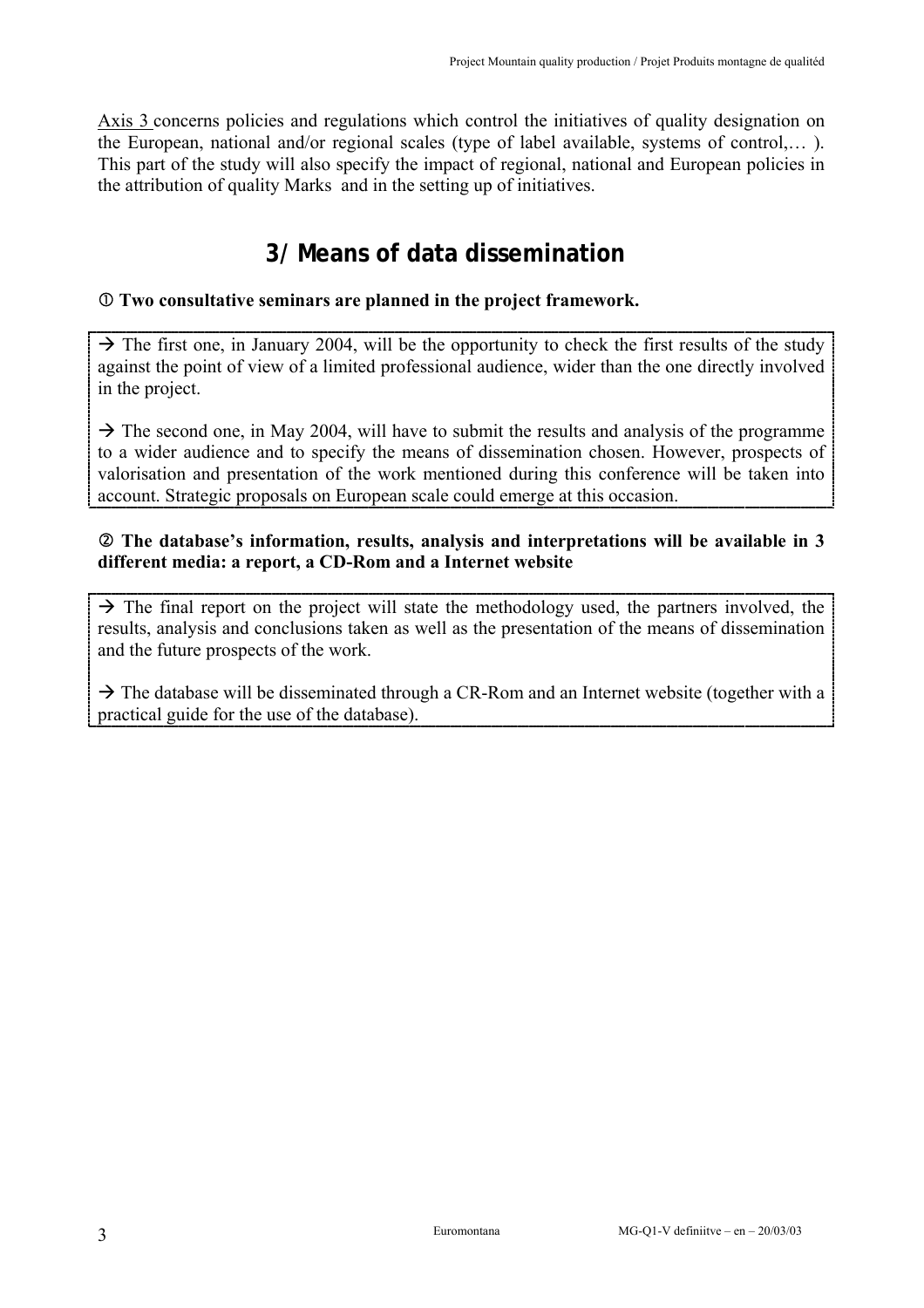# **II - A quality approach presentation in mountain areas in the project framework**

# **1/ Positioning of the quality**

**The overall quality of a product = sanitary quality + trade quality** 



c **Sanitary quality of the product** = public health = legislative area.

 This is an obligation for producers and the information is not communicated to the consumers (except in case of crisis). It involves implicit expectations for consumers (for instance: that the product is healthy).

 $\Xi$  this quality is not under review in this study

**2 Trade quality of the product** = the quality offered by the product has to meet consumers' demand (explicit expectations). That implies :

) an **intrinsic quality, measurable and controllable** of the product, this implies organoleptic quality, visual quality, price, accessibility, …

) an **"ethical" quality** which is the actual trend in industrialised countries

• environmental values : sustainability of production systems (organic, integrated crop production, …), maintaining of a natural diversity and of landscapes, …

• socio –economical values : solidarity, wealth of human resources, employment conditions, maintaining of the social fabric, appropriate incomes to producers, …

• socio-cultural values : liberty, respect of identity, respect of tradition and history, cultural heritage aspect, …

• Animal welfare : respect of farm animals (short and local transport of living animals), ...

BUT, this quality can only be guaranteed to consumers through :

- traceability, or particularly short supply chain ;

- an independent system of control or supply chains have to be short and transparent (or open).

#### ; **this quality is under review in this study**

**Example 3** The quality which can exist between « sanitary » and « trade » quality consists of all the points upon which the consumer wishes to be reassured (explicit demand so "trade" quality), but that mainly refers to its health ("civic" quality ). A few examples might be mentioned such as : GMO, allergens, and the traceability of the elements referring to that quality.

 $\overline{\mathbf{Z}}$  These elements are under review in this study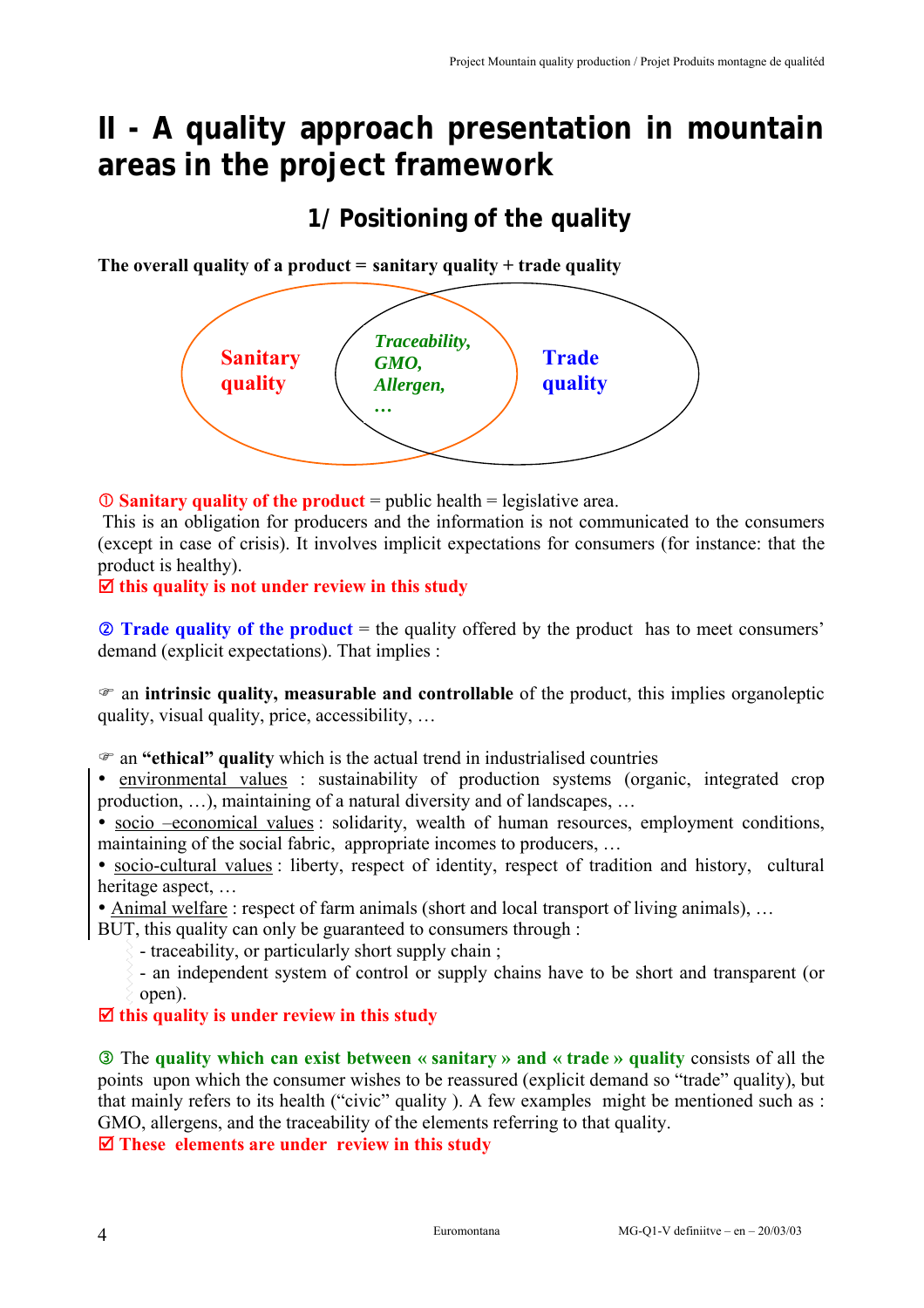### **2/ Positioning of the problematic dealing with quality and mountain products**

#### **2 levels : Economic + sustainable development**

#### c **Economical level : cost effectiveness**

This project aims to identify alternatives ways (throughout quality) to remunerate agricultural production in mountain areas so as to improve producers' incomes. The project will have to highlight criteria considered to be of quality for consumers and for which those consumers are ready to pay more. This economical level has to be approached in 3 steps :

1/ What are the **strong and weak points** that distinguish mountain production from standard production? (in terms of image, accessibility of the products, volumes of production, costs of production …)

2/ For consumers, what are the **added values** of the mountain products ? (bibliographic criteria given by the territorial relay has to be quite broader. Ideally, this criteria should be submitted to consumers approval).

3/ How this **added value could be promoted** and enhanced to the consumer in order to get **better incomes in the upstream of the supply chain**? (This question will have to be treated through the aspect of communication, distribution types, packaging, and marketing,)

#### d **Sustainable development (environmental, economic and social constituents)**

Throughout the project, quality which will be enhanced to consumers will have to comply with sustainable development expectations. This implies the necessity to get an impact of the mountain products on :

• **environment** (already well specified) ;

• a **social** level (social fabric, but also re-enhancing producers activity with products they are proud of and on which they communicate throughout fairs, local events, … These events contribute to the improvement of towns'/ mountains' relations.)

• an **economic** level (maintaining economical activity, but also promoting technology transfer, maintaining the transport links, or even the settlement of SMEs in activities attached to the supply chain such as packaging, printing, transport, …)

These 3 constituents are treated in 3 steps :

• **observable elements** since several decades, recognized and that we whish to retain ;

• **elements transferred** in specifications and their impact on sustainable development. Comparison with the targeted impacts.

• **communication** to the consumer : to which elements is he receptive? How and by which means can they be passed to him ?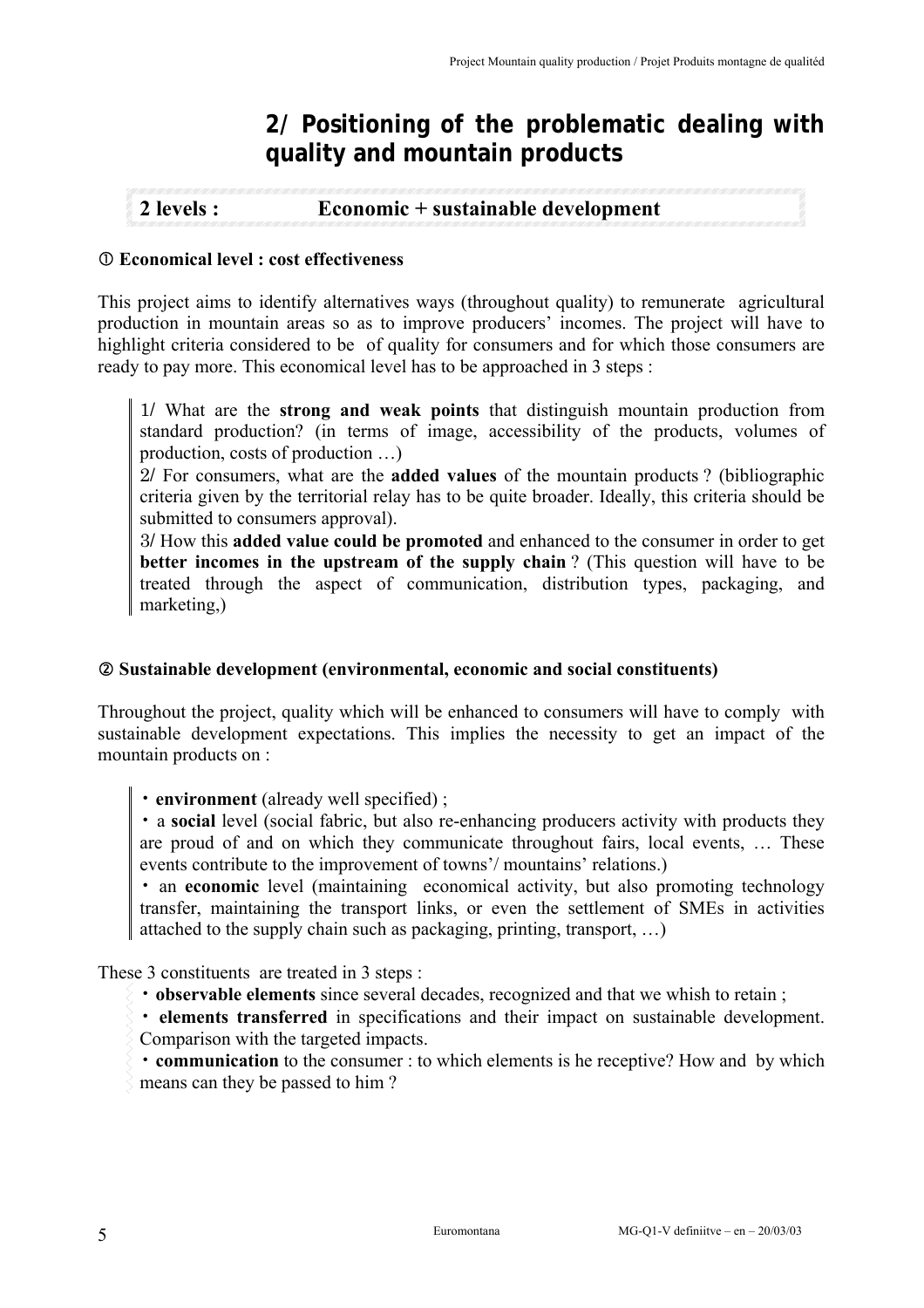# **III - Presentation of questionnaire 1's objectives : overview of quality initiatives in Mountain study areas**

Questionnaire 1 will describe what exist in the study area in respect of those quality product selected by territorial relays.

Caution, this questionnaire is not an exhaustive list of quality products from the study territory. Each territorial relay will have, as an expert, to select a range of products relevant of the general situation of the territory. In that, each studied product will have to be significantly different. Territorial relay will have, as well to make sure not to quote only "success story" products.

> In this questionnaire, **quality of information** and data collection is preferred to quantity of products reviewed.

This first questionnaire will be focused on qualitative description of products and their link to territory (axis 1) and will tackle very quickly axis 2 (strategy and dynamism of product development). Axis 3 will be totally developed.

The analysis of that questionnaire will allow us to identify the important trends through the combination of the different data. These trends will be studied more in depth through the establishment and the achievement of questionnaire 2. This last questionnaire will be targeted on relevant products, identified in questionnaire 1. Some points of the global programme will be studied more in depth (in particular, points from axis 2) with selection of a smaller number of products.

#### Ö **To summarise, questionnaire 1 has the 2 following main functions :**

1/ to draw up an overview representative of mountain quality products and their regulations in the study areas;

2/ to collect the information necessary for a sound selection of quality products, and of criteria for their analysis, to be used in drawing-up questionnaire 2.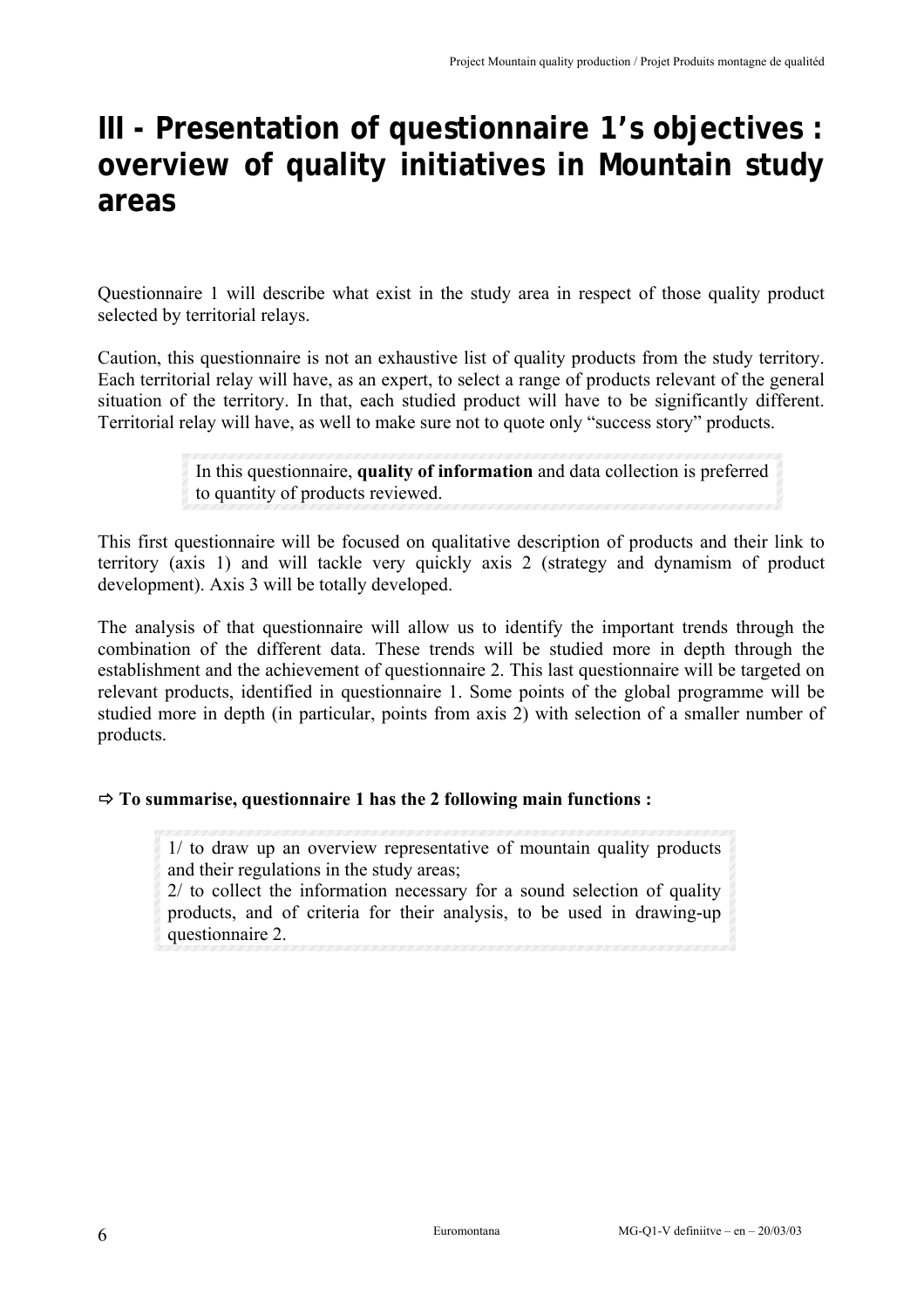# **1/ Description of questionnaire 1**

#### c **Study area form**

This form, which is the first part of questionnaire 1, will have to be completed only once for the overall questionnaire 1 as well as for questionnaire 2

#### d **Product form**

This form has to be completed for each product and consists of 3 different parts:

- product description ;
- $\bullet$  axis 1 : intrinsic characteristics of the quality products in mountain areas
- axis 2 : strategies for development of existing quality initiatives and marketing approaches
- axis  $1 + 2$ : General question on product

#### e **Regulations form**

The last form has to be completed by the territorial relay on a national, regional and local scale and by Euromontana on the European scale. Local or national applications/ transcriptions of European directives will be studied by the territorial relay (those data are not available on a European scale).

When two territorial relays belong to the same country, the national collection of data will have to be done just once.

This regulation form should normally not exist in questionnaire 2

# **2/ Universe of products:**

#### c **Which product ?**

|                               | $\Rightarrow$ products : • foods + drinks (alcoholic and non alcoholic)                                                                                                                                                          |
|-------------------------------|----------------------------------------------------------------------------------------------------------------------------------------------------------------------------------------------------------------------------------|
| $\Rightarrow$ process level : | • unprocessed products : raw materials ;<br>• processed products (ex: cheese, cooked pork meat, );<br>• dishes (when they are sold as products to consumers and not if they are<br>sold as services in restaurants for examples) |
|                               | $\Rightarrow$ included : medical and aromatic foods                                                                                                                                                                              |

<sup>Ö</sup> *excluded : animal feeding products, and non-foodstuffs* 

#### d **Types of quality products ?**

| $\Rightarrow$ all the quality products with an official quality sign/designation, that is to say: |  |  |  |
|---------------------------------------------------------------------------------------------------|--|--|--|
| • European, national and local official quality designations                                      |  |  |  |
| • system or enterprise's certification $(ISO, EN, \ldots)$<br><sub>or</sub>                       |  |  |  |
| This list has to be EXHAUSTIVE (except for some countries that have on their                      |  |  |  |
| territory more than 200 products corresponding to this category; to refer the to Chapter 3 on     |  |  |  |
| questionnaire 1 products selection)                                                               |  |  |  |
|                                                                                                   |  |  |  |
| $\Rightarrow$ products with non official specifications, which are often collective initiatives   |  |  |  |
| $\bullet$ this list has to be as representative as possible                                       |  |  |  |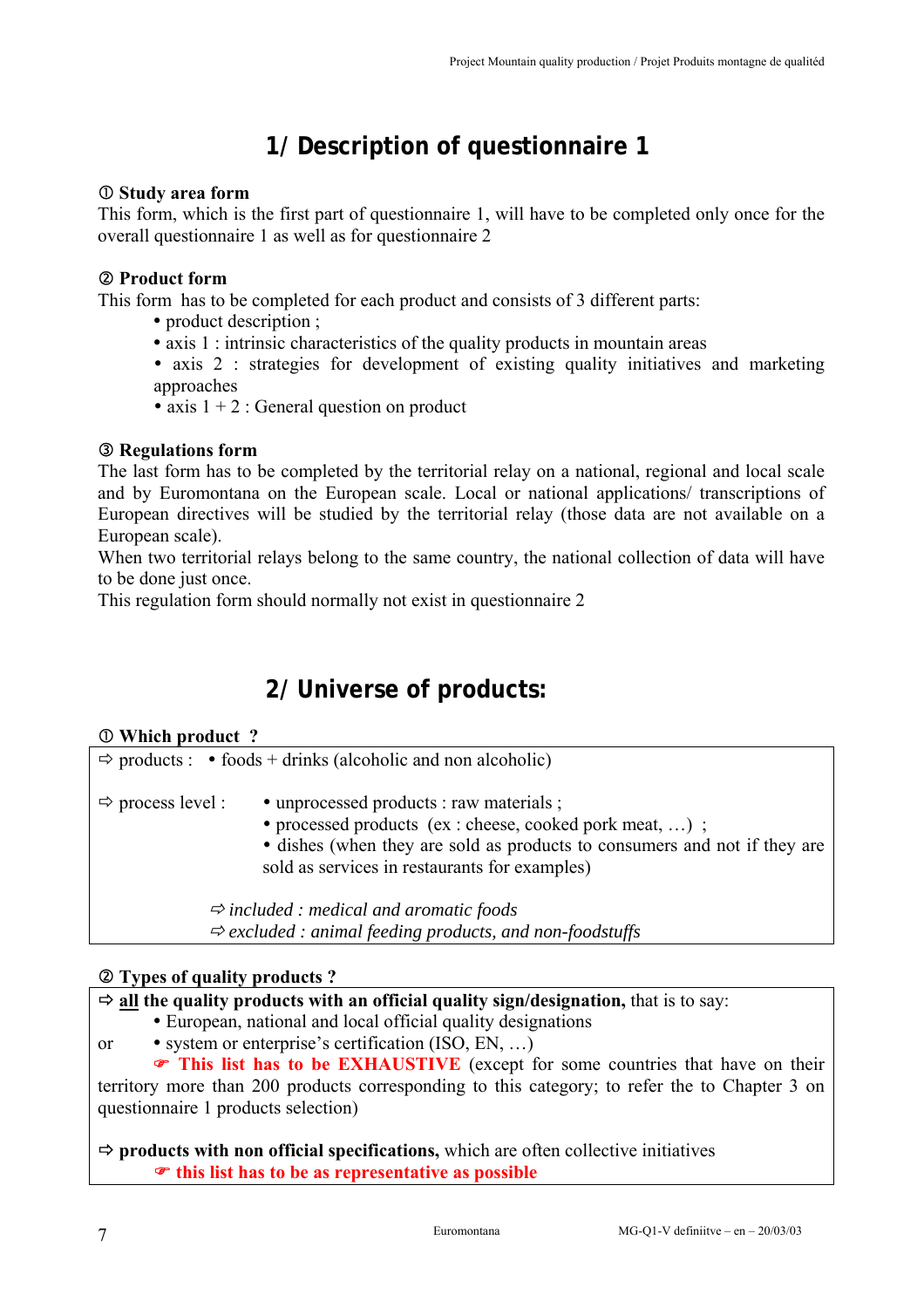$\Rightarrow$  products with a private mark which indicates a quality simply complying with the law **in force (sanitary and consumption),** but that have a high quality potential that bring value added to the product (they can be individual's initiatives but numerous in the area, e.g. honey, some farm products, …)

) **this list cannot be exhaustive. Relevant examples have to be mentioned in this list.** 

#### Ö **Products to exclude from the project:**

• All products that would not respond to EU legislation in terms of chemical products residue, level of radioactivity, etc.

# **+ MUST HAVE**

Ö **Territorial link of the product:** for each products, the TR will have to identify that:

- the **product is specific** of the study area :
- or y the **product has a real impact** on the local economy and development (case mentioned of the carrots in Italy)

### **3/ A few internal definitions**

#### ) **Definition of FOODSTUFF**

In Q1, has to be considered as foodstuff all products which are not sold to the consumer in its original state. The information regarding the process way and location is important. E.g.

| <b>Agricultural products</b> | <b>Foodstuffs</b>                                     |
|------------------------------|-------------------------------------------------------|
| Fresh fruits and vegetables, | On top of mixed products you have:                    |
| fresh meat,                  | fruit juice, wine, oil, tea, cheese                   |
|                              | Even fresh meat if TR considers that slaughtering and |
|                              | carving conditions are somehow typical.               |

#### ) **Definition of KEY CHARACTER INGREDIENTS**

The key character ingredients are ingredients that give its main features to the product. e.g. Anis alcohol:

- $\rightarrow$  main ingredients : alcohol (43%), Water (56%)
- BUT  $\rightarrow$  key character ingredient, which gives the particularity of the product : Anis (2%).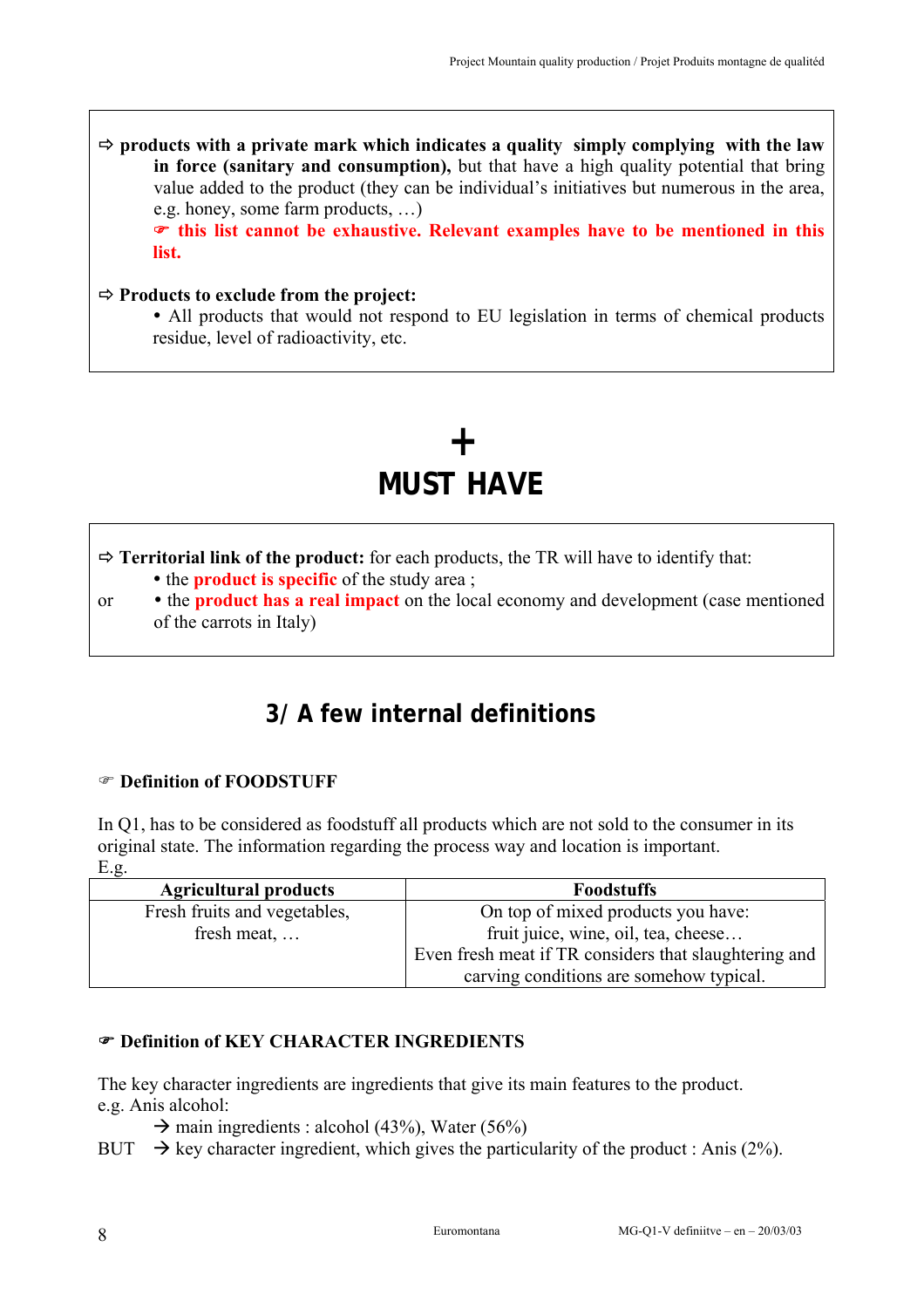Nevertheless, if the alcohol used in this Anis alcohol is a typical local alcohol that makes the difference between this anis alcohol and an other one, it could then become key character ingredient. In the same way, the case could occur for water.

# **4/ The pattern of the questionnaire**

|                                     | <b>Description</b><br>$+$<br>breeding/<br>cultivation | <b>Relation</b><br>Mountain/<br>product | <b>Relation</b><br>Know how /<br>product | <b>Consumption</b> |
|-------------------------------------|-------------------------------------------------------|-----------------------------------------|------------------------------------------|--------------------|
| Animal agricultural<br>product      | $E1 - E5$                                             | E7                                      | $E8 - E10$                               | $E11 - E13$        |
| Vegetal agricultural<br>Product     | $F1 - F4$                                             | F7                                      | $F8 - F10$                               | $F11 - F13$        |
| Animal key character<br>ingredient  | $G1 - G5$                                             | G7                                      | $G8 - G10$                               |                    |
| Vegetal key character<br>ingredient | $H1 - H4$                                             | H7                                      | $H8 - H10$                               |                    |
| Foodstuff                           | $I3 - I4$                                             | I7                                      | $I8 - I10$                               | $I11 - I13$        |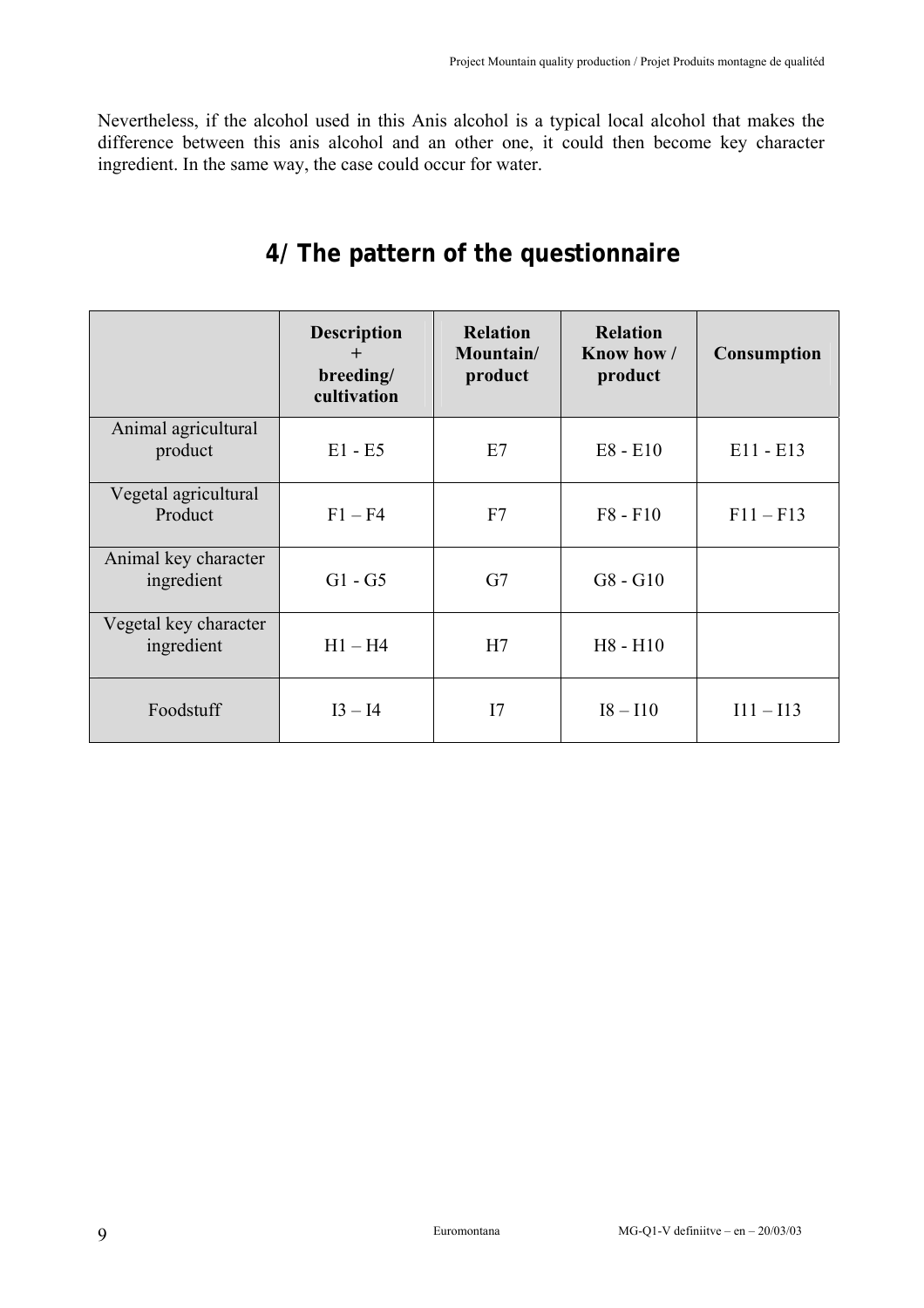ŧ.

# **IV – Explanation of questions from questionnaire 1**

# **Study area form (Area form on Excel)**

| A <sub>3</sub> | A European map will be circulated by Euromontana, ideally on Internet in order to<br>specify each studied area (in an approximate way)                                                                                                                                                                                                                                                                                                                                                                                                                                                                                                                                          |
|----------------|---------------------------------------------------------------------------------------------------------------------------------------------------------------------------------------------------------------------------------------------------------------------------------------------------------------------------------------------------------------------------------------------------------------------------------------------------------------------------------------------------------------------------------------------------------------------------------------------------------------------------------------------------------------------------------|
| A <sub>4</sub> | Identification of the mountain area according 3 criteria (see annexe 1):<br>1/ Type of mountain: mountain high, middle, dry, humid,<br>2/ Altitudes maximum and minimum of the study area<br>3/ Type of climate: temperate, Mediterranean, continental, Nordic, Atlantic,                                                                                                                                                                                                                                                                                                                                                                                                       |
| A <sub>5</sub> | Each territorial relay will have to locate more precisely its study area on a road map on<br>the scale of $1/250000$<br>The aim is to quickly see the context of the area (roads networks, urban places, culture<br>areas, industrial areas, )                                                                                                                                                                                                                                                                                                                                                                                                                                  |
| A7             | For counties from EU.<br><b>NUTS = Territorial Units for Statistics</b><br>We want to know if the area corresponds to an administrative identity.<br>For information:<br>NUTS 2:<br>$\rightarrow$ Comundidades autonomas in Spain<br>$\rightarrow$ Région in France<br>$\rightarrow$ Regioni in Italy<br>NUTS 3 :<br>$\rightarrow$ Nomoi in Greece<br>$\rightarrow$ Provincias in Spain<br>$\rightarrow$ Département in France<br>$\rightarrow$ Provincie in Italy<br>other NUTS<br>$\rightarrow$ Demoi/ koinotite in Greece<br>$\rightarrow$ Municipios in Spain<br>$\rightarrow$ Communes in France<br>$\rightarrow$ Comuni in Italy<br>$\rightarrow$ Wards in United Kingdom |
| A8             | <b>LFA: Less Favourable Area</b><br>This question can only be completed by countries from the EU or the ones where this<br>identification means something.                                                                                                                                                                                                                                                                                                                                                                                                                                                                                                                      |
| A10            | Indicate the percentage of increasing / diminution of population on the area between<br>1990 and 2000 is asked, (in order to get an idea of the area dynamism)                                                                                                                                                                                                                                                                                                                                                                                                                                                                                                                  |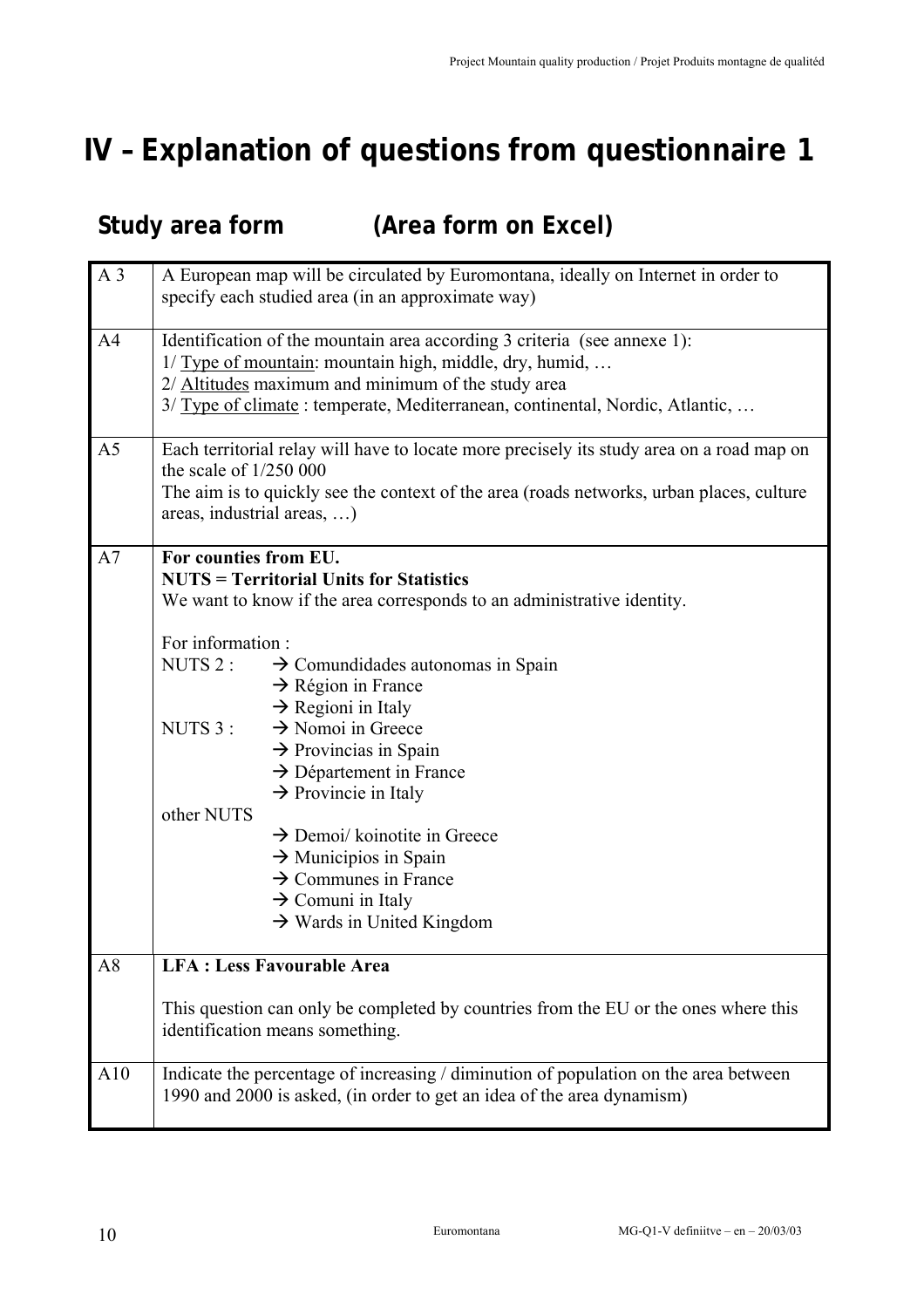| A11 | Working population includes unemployed people. That's the reason why this figure is       |
|-----|-------------------------------------------------------------------------------------------|
|     | asked (at the end of the question A26.                                                    |
|     | The percentage of working population in agriculture $+n$ industry $+n$ service industries |
|     | $= 100\%$                                                                                 |
|     | Working population in tourism is included in the service industry.                        |
|     | % of unemployed people partly represents the dynamic of work in the area.                 |
|     | % of tourism gives indication on promotion and marketing of quality product from the      |
|     | area.                                                                                     |

| B <sub>1</sub> | Indicate the approximate number of farmers (which includes process farms)                                                |
|----------------|--------------------------------------------------------------------------------------------------------------------------|
| B2             | Indicate, when possible, the approximate number of total agricultural working<br>population (farmers, spouse, workers, ) |
| B <sub>3</sub> | Indicate the approximate number of process industries and craftsmen (process farms are<br>not included)                  |

# **(to complete in the word document)**

| C <sub>3</sub> | This place is intended for adding information by territorial relays on Internet sites,<br>studies, publications,  relating to the project and dealing with either the study<br>territory or related to various mountain products.                                                                 |
|----------------|---------------------------------------------------------------------------------------------------------------------------------------------------------------------------------------------------------------------------------------------------------------------------------------------------|
|                | It would also be interesting to inform Euromontana as well as the steering committee of<br>strategic contacts for the project (such as organisations, unions, information centres,<br>producers or consumers associations, etc.) on a local or national scale and linked to<br>mountain products. |
|                | These references are necessary to <b>set-up the resource centre</b> on mountain quality<br>products, which is one of the main aims of the project.                                                                                                                                                |
|                | The project needs to strengthen its <b>consumer approach</b> . Mention of studies or contacts<br>dealing with this aspect is highly desirable.                                                                                                                                                    |

# **Product form**

# **(Global characteristics form on Excel)**

 $D1 \quad \Rightarrow$  First, indicate the name used to commercially specify the product  $\Rightarrow$  secondly describe in a few words what is the product (very simply, just to give an idea to people who are going to analyse Q1)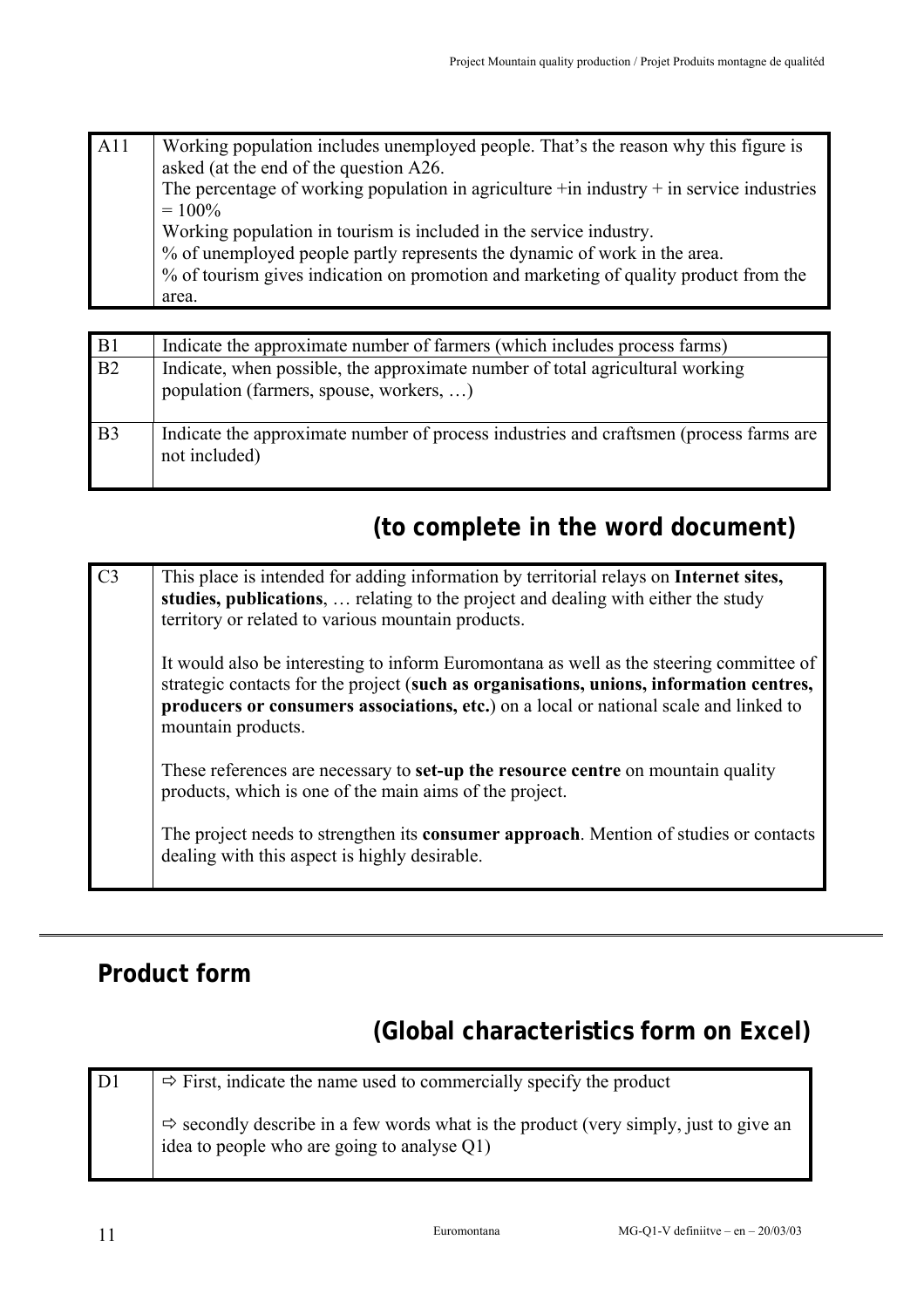| D2             | List all the quality identifications that are mentioned on the product package.<br>Examples of quality identifications: farm/free-range products, traditional/cottage<br>industry products, mountain products, geographical identification, made in/ at , etc.                                                                                                                                                                                                                                                                                                                                                                                                                                                                                                                                                                                                                                                      |
|----------------|---------------------------------------------------------------------------------------------------------------------------------------------------------------------------------------------------------------------------------------------------------------------------------------------------------------------------------------------------------------------------------------------------------------------------------------------------------------------------------------------------------------------------------------------------------------------------------------------------------------------------------------------------------------------------------------------------------------------------------------------------------------------------------------------------------------------------------------------------------------------------------------------------------------------|
| D <sub>3</sub> | $\Rightarrow$ Untransformed product: rough products or lightly transformed (fresh cut meat,<br>packaged fruits, ). If the studied product belongs to that category, it will refer to<br>case $\alpha$ or $\beta$ of axis 1 (question E0).<br>$\Rightarrow$ <b>Transformed product</b> : products made of one or more raw materials (e.g. cheese,                                                                                                                                                                                                                                                                                                                                                                                                                                                                                                                                                                    |
|                | cooked pork meat, prepared dishes, )                                                                                                                                                                                                                                                                                                                                                                                                                                                                                                                                                                                                                                                                                                                                                                                                                                                                                |
| D <sub>4</sub> | <b>Products category:</b><br>$1$ – Cheese<br>2 - Other milk products<br>3 - Products made of meat<br>4 – Meat (and fresh offal)<br>$5 - Eggs rough$<br>$6 - Eggs$ transformed<br>$7 -$ Honey<br>8 - Fishes, molluscs, shellfishes fresh<br>9 - Products made of Fishes, molluscs, shellfishes<br>$10 - Oil$ and other fat materials/olive oil<br>$11$ – Fruits rough<br>12 – Fruits transformed<br>13 - Vegetables rough<br>14 - Vegetables transformed<br>$15 - C$ ereals rough<br>16 – Cereals transformed<br>17 – Products of the bakery, of the pastry, of the confectionery, biscuit factionary<br>18 – Chocolate and other food preparation that includes cocoa<br>$19 -$ Pastas<br>20 - Mixed dishes<br>$21 - Salsa$ , soups or brothes<br>$22 -$ Ice creams and sorbets<br>23 – Essential oils<br>$24 - Beers$<br>25 - Beverages made of plant extracts<br>26 - Liquors made of plant extracts<br>27 - Wine |
| D <sub>5</sub> | The Case 1: case of identification or protection by means of a quality identification or<br>an official procedure, that is to say recognized by the public authorities<br>• Case 2: case of identification by means of a collective or individual local mark,<br>not certified by the authorities but supervised by specifications (cahiers des                                                                                                                                                                                                                                                                                                                                                                                                                                                                                                                                                                     |
|                | charges). Those specifications can be public (easily consultable) or private. In this<br>last case, it can be less easy to access that information, but the territorial relay will<br>have to meet Q1 requirements in gathering as much data as possible by whichever<br>means of collections he chooses.                                                                                                                                                                                                                                                                                                                                                                                                                                                                                                                                                                                                           |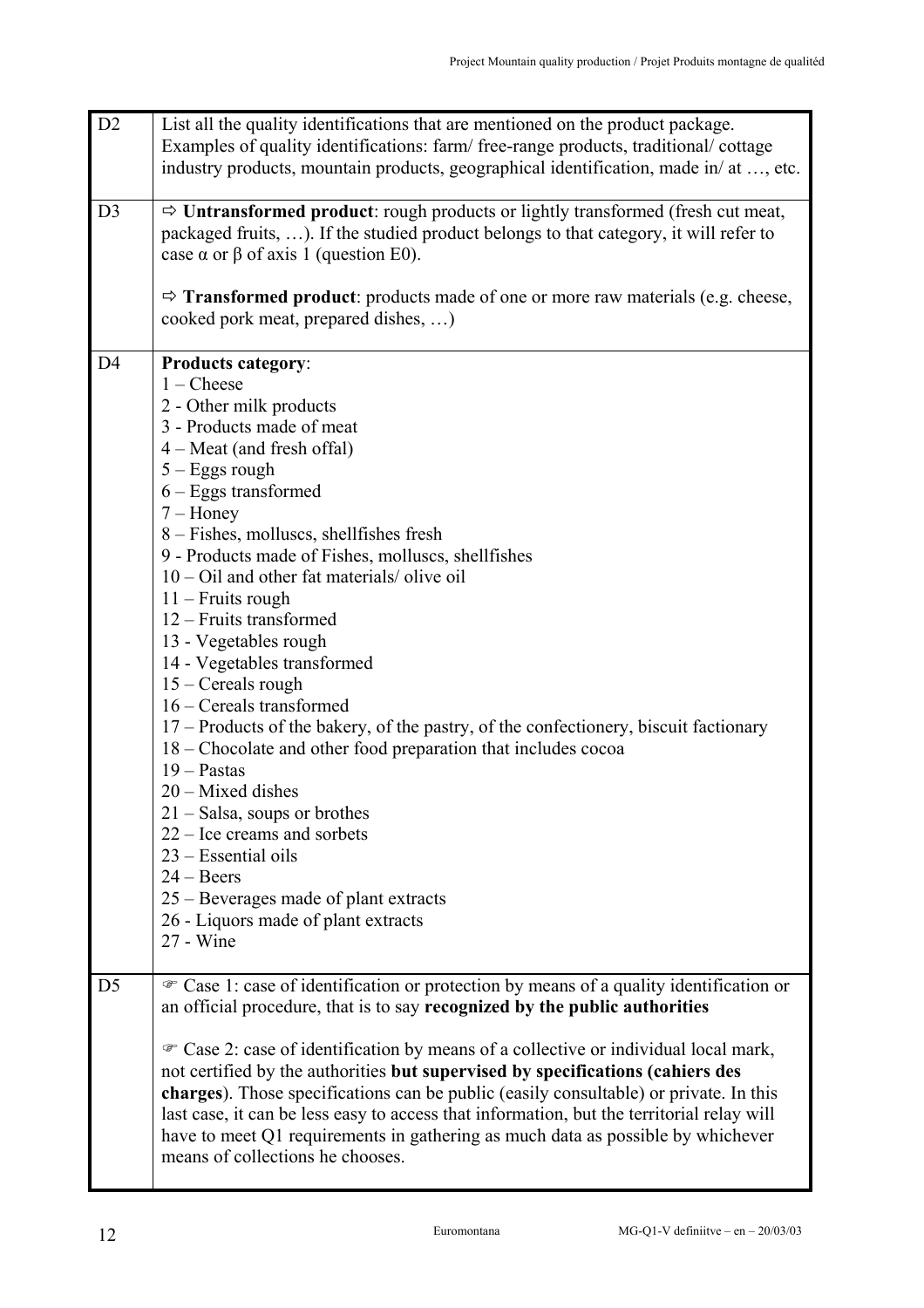|     | • Case 3: case of products directly recognized by consumers and without real<br>identification and without specifications.                                                                                                                                                            |
|-----|---------------------------------------------------------------------------------------------------------------------------------------------------------------------------------------------------------------------------------------------------------------------------------------|
| D10 | $\Rightarrow$ This question refers to the whole of the collective mark that can be used on one or<br>more products, different from the one studied in questionnaire 1.<br>Therefore, this question is different from Axis 2 questions, which are dealing with the<br>studied product. |
|     | $\Rightarrow$ Indicate the approximate number of farmers (which includes on-farm processing)<br>$\Rightarrow$ Indicate the approximate number of process industries and craftsmen (on-farm<br>processing, not included)                                                               |

### **Axis 1**

# **(Axi\_1 animal form on Excel )**

| E0                                     | $\mathcal{F}$ <b><math>\alpha</math></b> / Case of agricultural rough products, no or little transformed, of animal origin<br>(meats, milk for consumption, etc),                                                                                                                                                                                                                                  |
|----------------------------------------|----------------------------------------------------------------------------------------------------------------------------------------------------------------------------------------------------------------------------------------------------------------------------------------------------------------------------------------------------------------------------------------------------|
|                                        | $\mathcal{F}$ $\beta$ / Case of agricultural rough products, no or little transformed, of vegetal origin<br>(fruits, vegetables, cereals etc.),                                                                                                                                                                                                                                                    |
|                                        | $\mathcal{F}$ $\gamma$ / Case of foodstuffs made from one or various agricultural rough products<br>(cheeses, olive oil, mixed dishes, )                                                                                                                                                                                                                                                           |
| E1<br>G1                               | Species : Cattle, sheep, goats, horses, poultry, pigs, etc.                                                                                                                                                                                                                                                                                                                                        |
| E <sub>3</sub><br>F3                   | $\Rightarrow$ This indication is useful for all questions E,F,G,H,I - 3                                                                                                                                                                                                                                                                                                                            |
| G <sub>3</sub><br>H <sub>3</sub><br>I3 | $\triangleright$ Traditional : comes from tradition, that is to say something, or some way to make<br>or to act that are inherited from the past.<br>$\triangleright$ Typical : that constitutes a type, a symbol, a characteristic example.                                                                                                                                                       |
|                                        | In questionnaire 1, those 2 notions (traditional and typical) are voluntarily associated,<br>because the aspect of time does not really matter. Indeed, the product can have a<br>strong link with the territory either because it has been made in this territory for many<br>generations, or because it is carried along by a strong local dynamism (with a recent<br>history in the territory). |
|                                        | $\Rightarrow$ This indication is useful for all questions that refer to the origin of products                                                                                                                                                                                                                                                                                                     |
|                                        | $\triangleright$ "mountain area of the study territory of other mountain areas" : in the whole<br>of questionnaire 1, this expression is used to identify mountain origin (of products,<br>rough materials and process places). This expression ensures the differentiation<br>between mountain areas and other areas inside the study territory. It also brings                                   |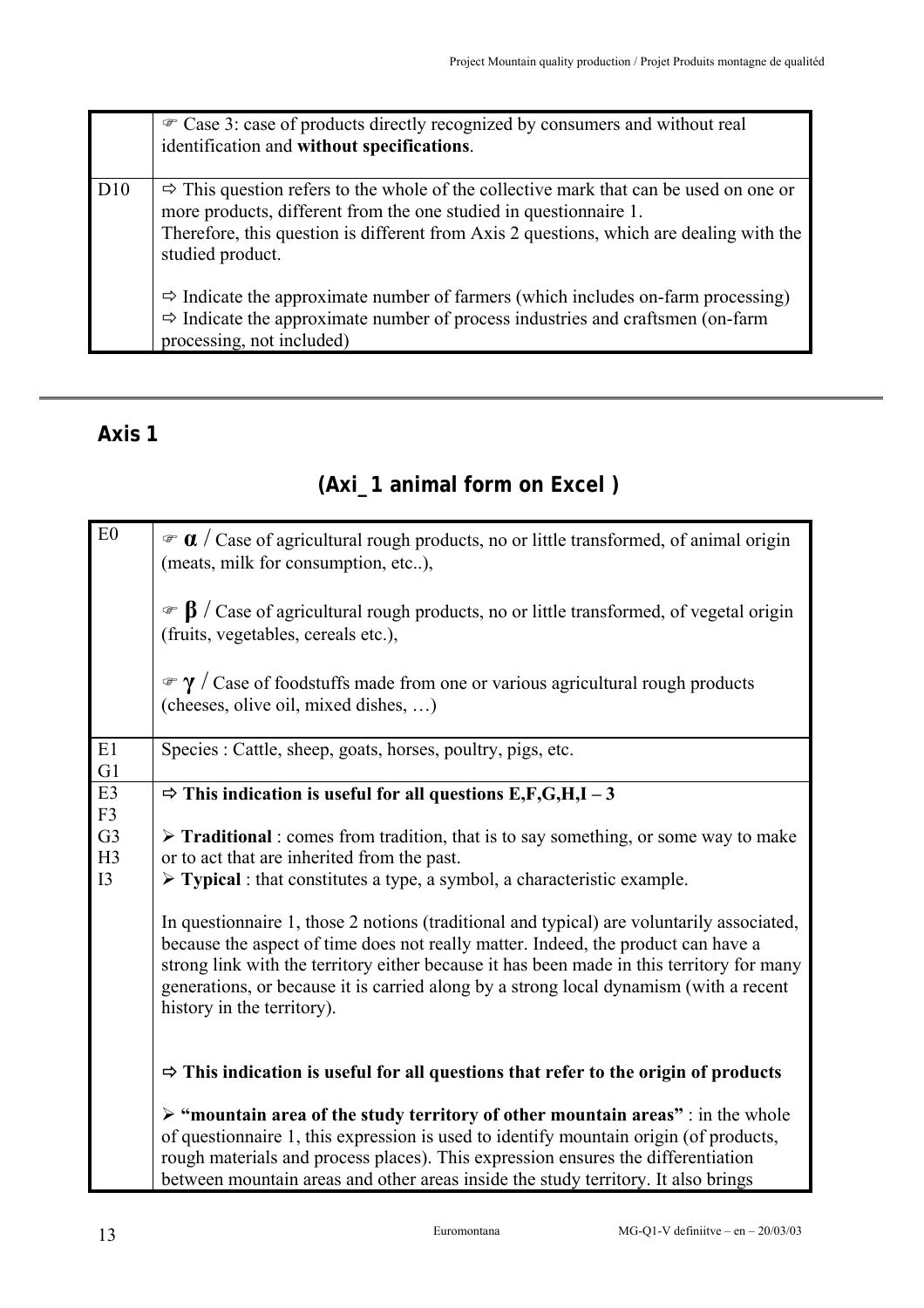|                                 | together other mountain areas outside of the study area (in the same mountain region<br>or an other one).                                                                                                                                                                                                                                                                                                                                                              |
|---------------------------------|------------------------------------------------------------------------------------------------------------------------------------------------------------------------------------------------------------------------------------------------------------------------------------------------------------------------------------------------------------------------------------------------------------------------------------------------------------------------|
|                                 | This expression needs a clear identification of the term "mountain area". The<br>territorial relay shall refer to the definition applied on national or local scale. This<br>definition will be the subject of one question in axis 3 of Q1.                                                                                                                                                                                                                           |
| E7                              | $\Rightarrow$ This indication is useful for all questions E,F,G,H,I - 7                                                                                                                                                                                                                                                                                                                                                                                                |
| ${\rm F}7$<br>G7<br>H7<br>I7    | The aim of this question is to estimate if <b>natural conditions</b> of mountain areas have<br>direct effects on the product or its production/ husbandry conditions or even on<br>transformation conditions (in I7), that are not found outside mountain areas.<br>We try here to identify links between mountain territory and product or<br>production/transformation conditions.<br>Caution : link between know-how and product is in questions E, F, G, H, I - 10 |
|                                 | The answer of the expert is required here!                                                                                                                                                                                                                                                                                                                                                                                                                             |
|                                 | It is possible that most of the products don't have a positive answer to that question.                                                                                                                                                                                                                                                                                                                                                                                |
|                                 | Example of this link: mountain apples in France are more coloured that others<br>because of high variation of temperature between day and night.                                                                                                                                                                                                                                                                                                                       |
| $\mathrm{E}8$                   | $\Rightarrow$ This indication is useful for all questions E,F,I – 8                                                                                                                                                                                                                                                                                                                                                                                                    |
| F8<br><b>I8</b>                 | In this question, "characteristic" means "particular, own of the product"                                                                                                                                                                                                                                                                                                                                                                                              |
| E <sub>9</sub>                  | $\Rightarrow$ This indication is useful for all questions E,F,G,H,I - 9                                                                                                                                                                                                                                                                                                                                                                                                |
| F9<br>G9<br>H9<br><b>I9</b>     | > Traditional: comes from tradition, that is to say something, or some way to make<br>or to act, that are inherited from the past.<br>$\triangleright$ Typical : that constitutes a type, a symbol, a characteristic example.                                                                                                                                                                                                                                          |
|                                 | In questionnaire 1, those 2 notions (traditional and typical) are voluntarily associated,<br>because the aspect of time does not really matter. Indeed, the product can have a<br>strong link with the territory either because it has been made in this territory for many<br>generations, or because it is carried along by a strong local dynamism (with a recent<br>history in the territory).                                                                     |
| E10                             | $\Rightarrow$ This indication is useful for all questions E,F,G,H,I – 10                                                                                                                                                                                                                                                                                                                                                                                               |
| F10<br>G10<br>H10<br><b>I10</b> | The aim of this question is to establish if conditions of production/ husbandry and<br>transformation or know-how have direct effects on product<br>We try here to identify links between Human work and product that are not found<br>outside mountain areas.<br>Caution : link between natural conditions and product is in questions $E, F, G, H, I - 7$                                                                                                            |
|                                 | The answer the expert is required here!                                                                                                                                                                                                                                                                                                                                                                                                                                |
|                                 | $\Rightarrow$ In this question, "characteristics" means "criteria". This characteristics can be for<br>example sensory, nutritional,                                                                                                                                                                                                                                                                                                                                   |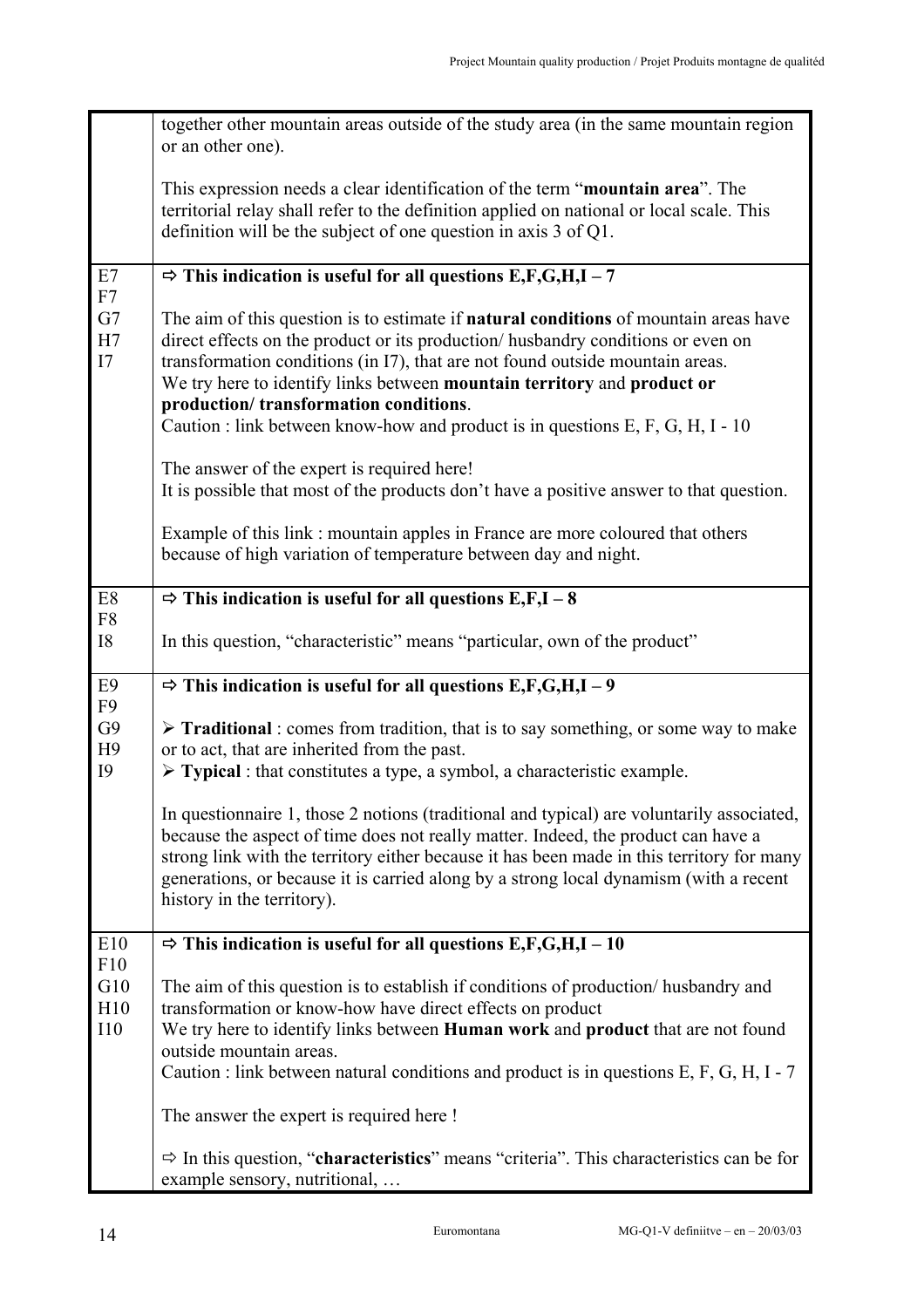| E12        | $\Rightarrow$ This indication is useful for all questions E,F,I – 12                                                                                                                                                                                                                                                                                                                               |
|------------|----------------------------------------------------------------------------------------------------------------------------------------------------------------------------------------------------------------------------------------------------------------------------------------------------------------------------------------------------------------------------------------------------|
| F12        |                                                                                                                                                                                                                                                                                                                                                                                                    |
| 112        | $\triangleright$ <b>Traditional</b> : comes from tradition, that is to say something, or some way to make<br>or to act, that are inherited from the past.                                                                                                                                                                                                                                          |
|            |                                                                                                                                                                                                                                                                                                                                                                                                    |
|            | $\triangleright$ Typical : that constitutes a type, a symbol, a characteristic example.                                                                                                                                                                                                                                                                                                            |
|            | In questionnaire 1, those 2 notions (traditional and typical) are voluntarily associated,<br>because the aspect of time does not really matter. Indeed, the product can have a<br>strong link with the territory either because it has been made in this territory for many<br>generations, or because it is carried along by a strong local dynamism (with a recent<br>history in the territory). |
|            | $\Rightarrow$ Territorial relay is once again stimulated as expert to establish a hierarchy in an<br>objective way, this consumption in: yes, a lot; moderately o no, not at all.                                                                                                                                                                                                                  |
| E13        | $\Rightarrow$ This indication is useful for all questions E,F,I – 13                                                                                                                                                                                                                                                                                                                               |
| F13<br>113 | The impact of an image on consumers is a very subjective notion. The territorial relay<br>will have as far as possible to rely on literature (articles, consumers studies) and<br>mentioned in question K3 (if it seems to him relevant and interesting for the overall<br>project).                                                                                                               |
|            | For lack of literature, the territorial relay will have as far as possible to establish a<br>hierarchy in an objective way.                                                                                                                                                                                                                                                                        |

# **(Axi\_1 veget form on Excel )**

| F <sub>3</sub> | See E3  |
|----------------|---------|
| F7             | See E7  |
| F8             | See E8  |
| F <sub>9</sub> | See E9  |
| F10            | See E10 |
| F12            | See E12 |
| F13            | See E13 |

# **(Axi\_1 foodstuff form on Excel )**

| $\gamma$ 0 | $\Rightarrow$ In this question, "characteristics" means "particular criteria".                                                                                                                 |
|------------|------------------------------------------------------------------------------------------------------------------------------------------------------------------------------------------------|
|            | $\Rightarrow$ At this point, "key character ingredients" have to be mentioned that is to say the ingredients or raw materials which give the distinguishing character to the final<br>product. |
|            | These ingredients will have to be precisely studied in the following questions (G if they are of animal origin and H if they are of vegetal origin).                                           |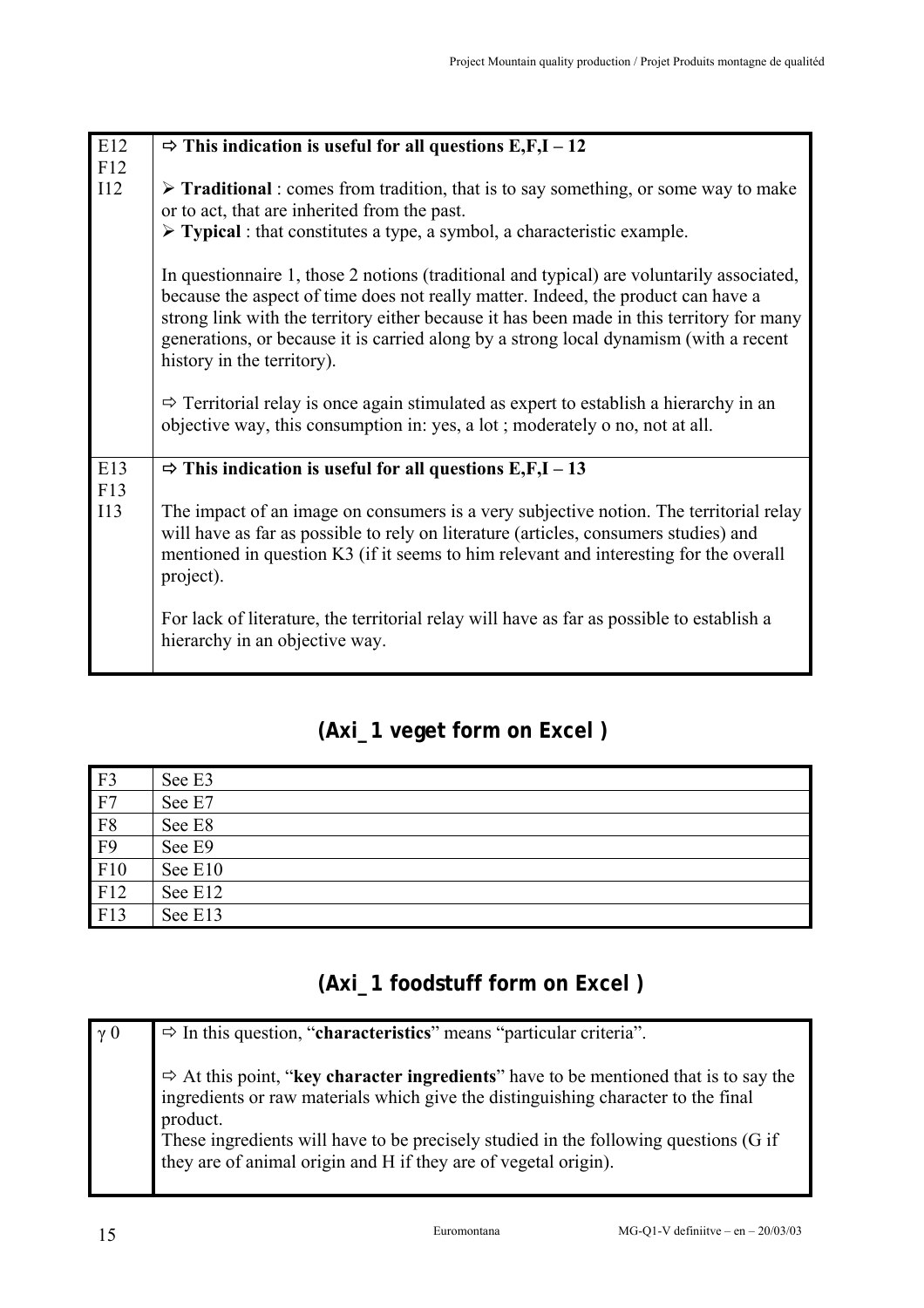| E.g. in an "alcohol of anis", the ingredient that gives the characteristics to the final product is the Anis, that's all. Neither alcohol nor water used for the process is |
|-----------------------------------------------------------------------------------------------------------------------------------------------------------------------------|
| interesting, except if it is a local production and/ or provide a typical aspect or taste to                                                                                |
| the product, different to an other alcohol of anis.                                                                                                                         |
| Territorial relay will have to deem which are the main raw materials.                                                                                                       |
|                                                                                                                                                                             |

| G1              | See E1  |
|-----------------|---------|
| G <sub>3</sub>  | See E3  |
| $\overline{G7}$ | See E7  |
| G10             | See E10 |

| H <sub>3</sub> | See E3  |
|----------------|---------|
| H7             | See E7  |
| H10            | See E10 |

| $\overline{13}$ | See E3  |
|-----------------|---------|
| <b>I8</b>       | See E8  |
| <b>I9</b>       | See E9  |
| <b>I10</b>      | See E10 |
| <b>I12</b>      | See E12 |
| I13             | See E13 |

# **Axis 2 (Axi\_2 form on Excel )**

| J1             | In this question, volumes of product sold under identification of quality studied (that<br>refers to question D5) are considered.<br>For official quality designations, only volumes sold with label are expected. |
|----------------|--------------------------------------------------------------------------------------------------------------------------------------------------------------------------------------------------------------------|
| J3             | This number includes on-farm processing                                                                                                                                                                            |
| J4             | This number includes all process industries and process craftsmen. On-farm<br>processing is not included                                                                                                           |
| J <sub>5</sub> | When possible, indicate the number of retailers, wholesalers, any structure that is<br>selling and distributing the final product                                                                                  |
| J7             | $\triangleright$ Direct : fair, local markets, farm visiting,<br>$\triangleright$ Distribution through specialised traders : delicatessen,<br>$\triangleright$ Distribution through supermarket                    |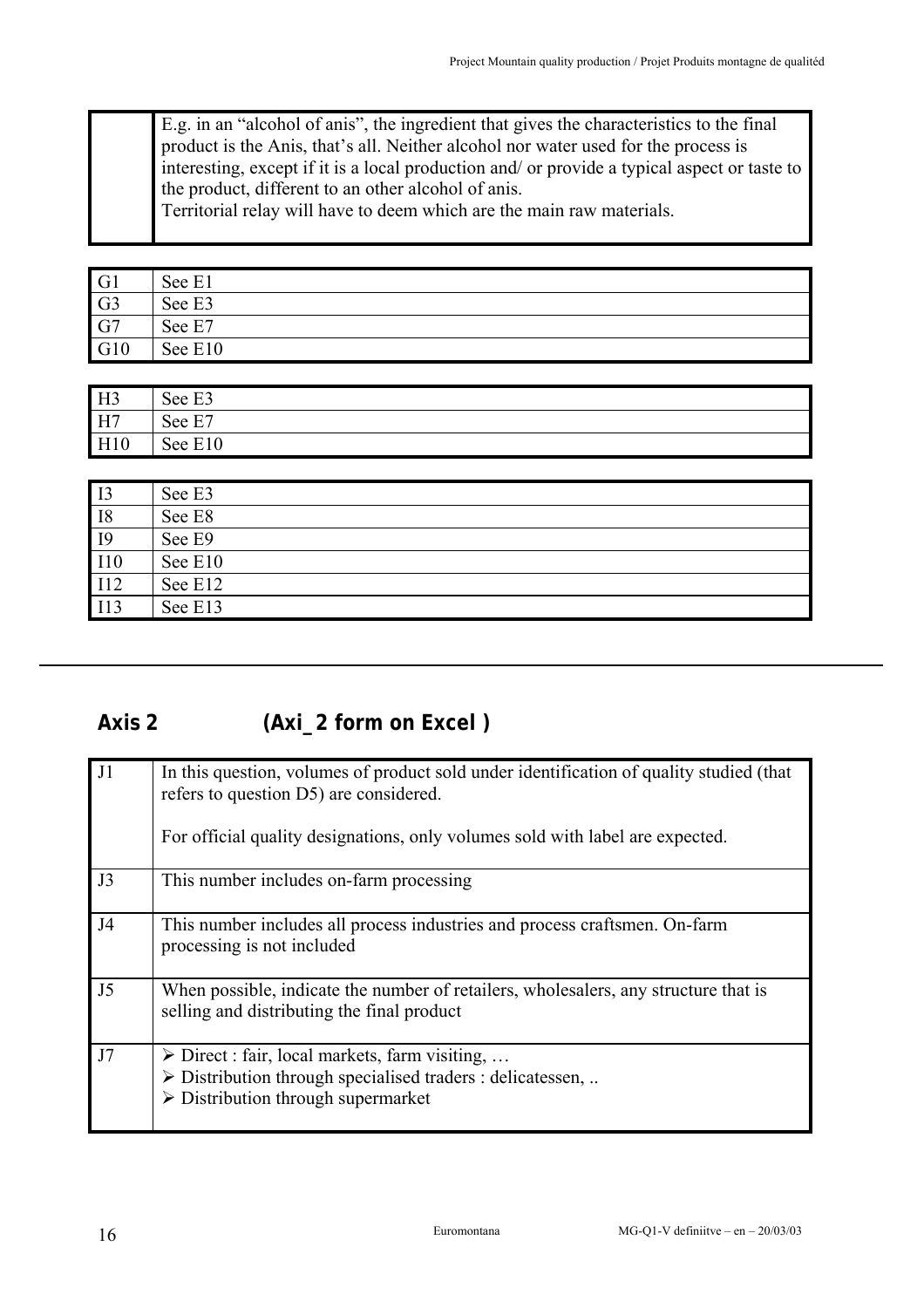# **Axis 1 + 2 (to complete in the word document)**

| K1             | This question can either be completed with a synthesis of elements from $Q1$ , in<br>underlining criteria that according to you are the more important, or with new<br>elements not mentioned in Q1.                                                   |
|----------------|--------------------------------------------------------------------------------------------------------------------------------------------------------------------------------------------------------------------------------------------------------|
| K <sub>2</sub> | This space is free to communicate any information that the territorial relay estimates<br>necessary to mention for the fair analysis of the product and that is not expressed in<br>questionnaire 1.                                                   |
|                |                                                                                                                                                                                                                                                        |
| K3             | This place is intended for adding information by territorial relay on Internet sites,<br>studies, publications, contact of organisms  regarding to the project and dealing<br>with either the study territory or related to various mountain products. |
|                | These references are necessary to <b>set-up the resource centre</b> on mountain quality<br>products, which is one of the main aims of the project.                                                                                                     |
|                | The project needs to strengthen its <b>consumer approach</b> . Mention of studies or<br>contacts dealing with this aspect is highly wished.                                                                                                            |
|                | Any references common to several products will have to be mentioned in C3                                                                                                                                                                              |

### **Axis 3**

*The research of document regarding Axis 3, dealing with European regulations is undertook by Euromontana* 

*On national level, pay attention that 2 Territorial Relays from a same country share Axis 3 study.* 

| $\overline{L0}$ | Cas 1: national/ regional governmental politics or international standards dealing<br>with global quality of production and/or origin of products. Those ones do not<br>regards products but are directly linked to production system or tools of production.<br>(e.g. National or local enterprise certification based on ISO 9000, ISO 14000, etc) |
|-----------------|------------------------------------------------------------------------------------------------------------------------------------------------------------------------------------------------------------------------------------------------------------------------------------------------------------------------------------------------------|
|                 | $\frac{\text{Cas } 2}$ : national or regional governmental politics on official quality marks and<br>designations, (product certification, official marks, )                                                                                                                                                                                         |
|                 | Cas 3 : System of quality development through a market recognition only (private<br>and in particular collective marks, on-farm products with marks and when it is<br>deemed interesting, supermarket marks,). Each TR will have to choose marks that<br>according to him have significant territorial strategies, particularly focussed on          |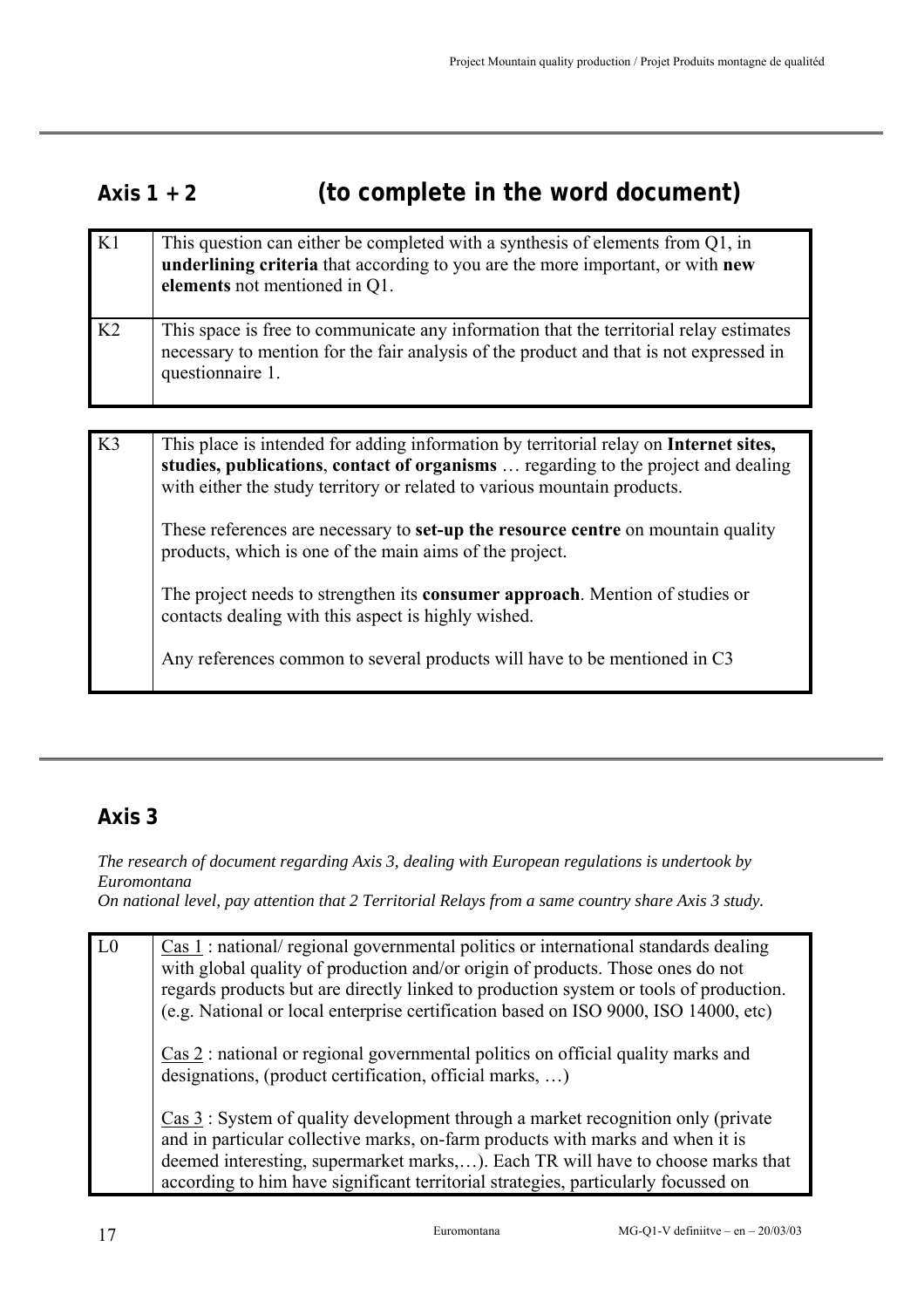|                                  | mountain areas or on the study territory. Marks described in this part of the<br>questionnaire will have to be quoted through one or more of its products in the<br>"product form" axis 1 and 2 of questionnaire 1.                                                                                                                                                                                                                                                                                                                                                                                                                                                                                                                          |
|----------------------------------|----------------------------------------------------------------------------------------------------------------------------------------------------------------------------------------------------------------------------------------------------------------------------------------------------------------------------------------------------------------------------------------------------------------------------------------------------------------------------------------------------------------------------------------------------------------------------------------------------------------------------------------------------------------------------------------------------------------------------------------------|
| M <sub>5</sub><br>N <sub>5</sub> | In this question, the first(s) type(s) of quality that comes into consumers mind is<br>expected or the one directly targeted by the quality policy. E.g. in France, the Label<br>Rouge is promoting a higher organoleptic quality, even if other qualities could belong<br>to the specifications).<br>More than one answer is possible                                                                                                                                                                                                                                                                                                                                                                                                       |
|                                  | • Organoleptic, sensory quality $\Rightarrow$ caution that the level reached has to be<br>significantly high<br>• Quality of tradition, history $\Rightarrow$ local know-how, that is the type of quality involved<br>in STG mark for instance<br>• <i>Quality of tradition, terroir</i> $\Rightarrow$ that comes from interaction between a particular<br>local environment and know-how, that is the type of quality involved for instance in<br><b>PDO</b><br>• Environmental quality of production, transformation systems and products $\Rightarrow$                                                                                                                                                                                    |
|                                  | again, this quality has to reach level significantly high in comparison with the other<br>products<br>• <i>Ethical and sustainable quality</i> $\Rightarrow$ this quality is dealing with for instance animal<br>welfare, maintaining of a social fabric, includes social, environmental and economics<br>notions<br>• Hygienic and sanitary quality $\Rightarrow$ has to be more demanding than the law<br>• Quality of transparency of information communicated to consumers $\Rightarrow$ e.g.<br>transparency on production, transformation dates, on locations,  without necessary<br>a reel significant level in one of the quality named above<br>• Landscape amenities $\Rightarrow$ local development and looking after landscapes. |
| M <sub>9</sub><br>N <sub>9</sub> | In that question we try to know if the identification of the quality mark on product<br>can be associated with supplementary geographical identification.<br>Either if the answer is positive or negative, TR will have to specify the legal system<br>that manage this aspect.                                                                                                                                                                                                                                                                                                                                                                                                                                                              |
| M10<br>N10                       | This question is close to question M9, except that we focus here on the<br>supplementary « mountain » identification or any equivalent words, or technical<br>terms making references to mountain (such as mountain pasture, ).<br>See question M9.                                                                                                                                                                                                                                                                                                                                                                                                                                                                                          |
| M11                              | Percentage of population, (national or regional) that has heard about quality mark.                                                                                                                                                                                                                                                                                                                                                                                                                                                                                                                                                                                                                                                          |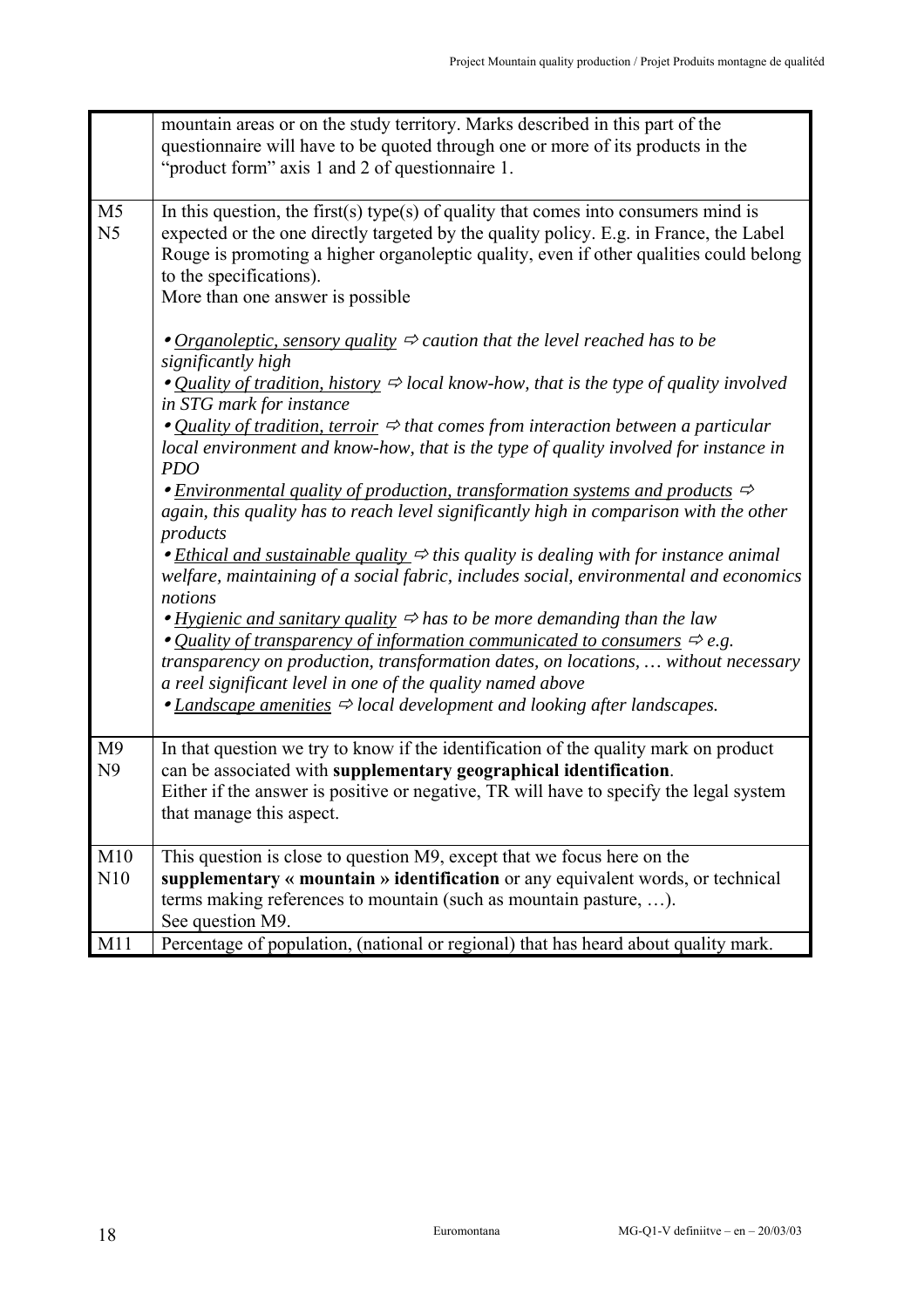

 $\Rightarrow$  Official body that establish the regulation texts for Label Rouge

; **CNLC : Commission Nationale des labels et des Certifications de produits agricoles et alimentaires**  $\Rightarrow$  This permanent commission comes from ministries of agriculture and consumption

 $\boxtimes$  OC : Control Organisation  $\Rightarrow$  Private structure.

; **La DGCCRF : Direction Générale de la Consommation, Concurrence et de la Répression des Fraudes**  $\Rightarrow$  **It is the public body that control the respect of regulation application** (labels, raw materials origins).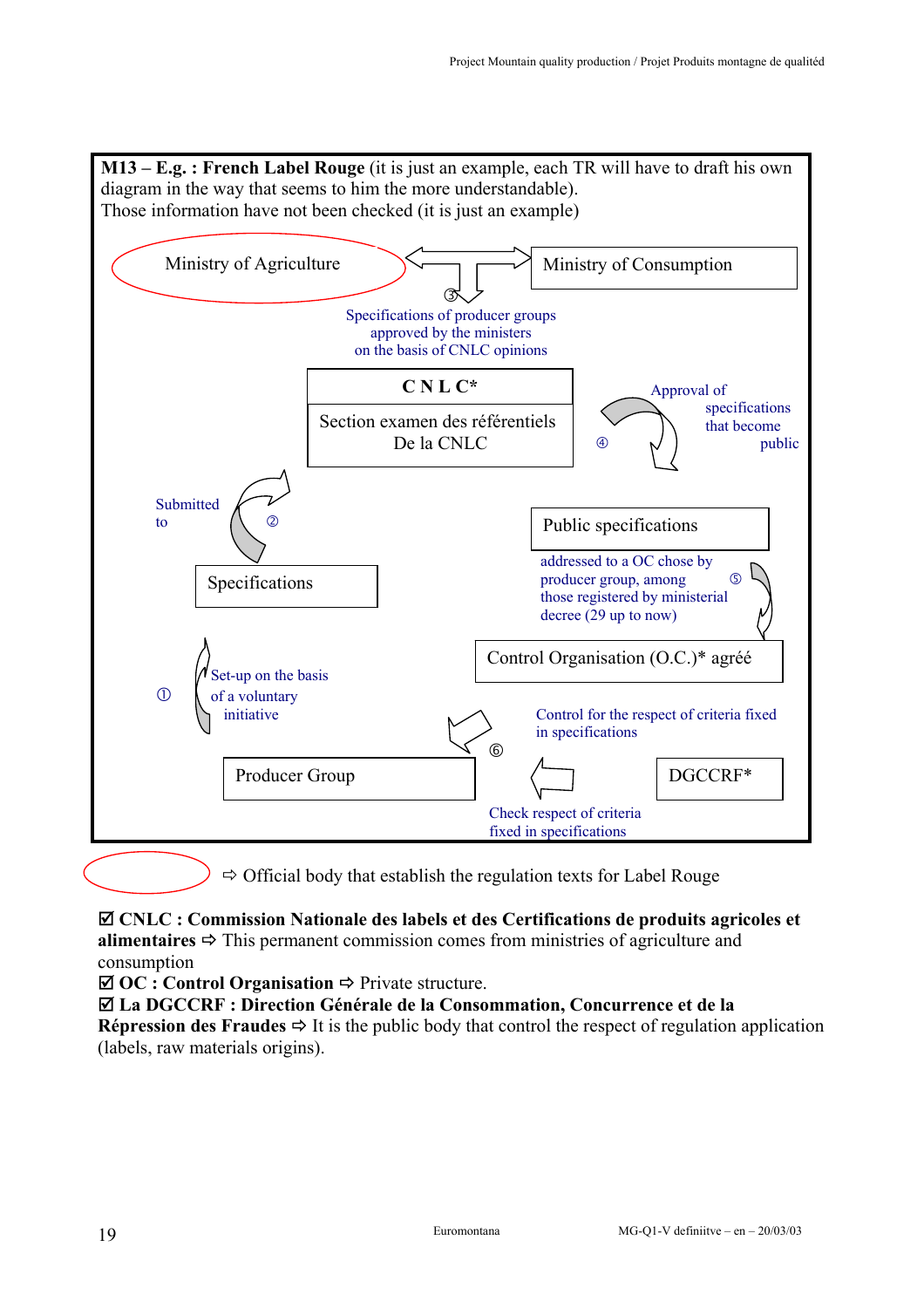| N <sub>1</sub>  | • The mark owner: indicate if it is a private organisation, a public, local body, an     |
|-----------------|------------------------------------------------------------------------------------------|
|                 | Union or a retailing chain, etc.                                                         |
|                 |                                                                                          |
|                 | • Geographical boundary of the mark: When geographical boundaries are imposed to         |
|                 | the mark, (e.g. a county) it has to be quoted.                                           |
| N <sub>5</sub>  | See M5                                                                                   |
| N <sub>9</sub>  | See M9                                                                                   |
| N10             | See M10                                                                                  |
| N11             | See M11                                                                                  |
| M <sub>23</sub> | Some State Members have established a rule for accession to the different                |
|                 | Community quality marks. When existing, explain this system.                             |
|                 | In France, for instance, to access to PDO (European level) you have to obtain the        |
|                 | national quality mark AOC; in the same way, product registration to PGI is               |
|                 | accessible to products labelled with national quality marks such as Label Rouge and      |
|                 | CCP.                                                                                     |
| P <sub>1</sub>  | It is an important question.                                                             |
|                 | Indeed, all along questionnaire 1, the identification of the "mountain area of the study |
|                 | territory or other mountain areas" has been required. This expression needs the          |
|                 | precise definition of the word "mountain area" to be given. That is the goal of this     |
|                 | question.                                                                                |
|                 |                                                                                          |

END.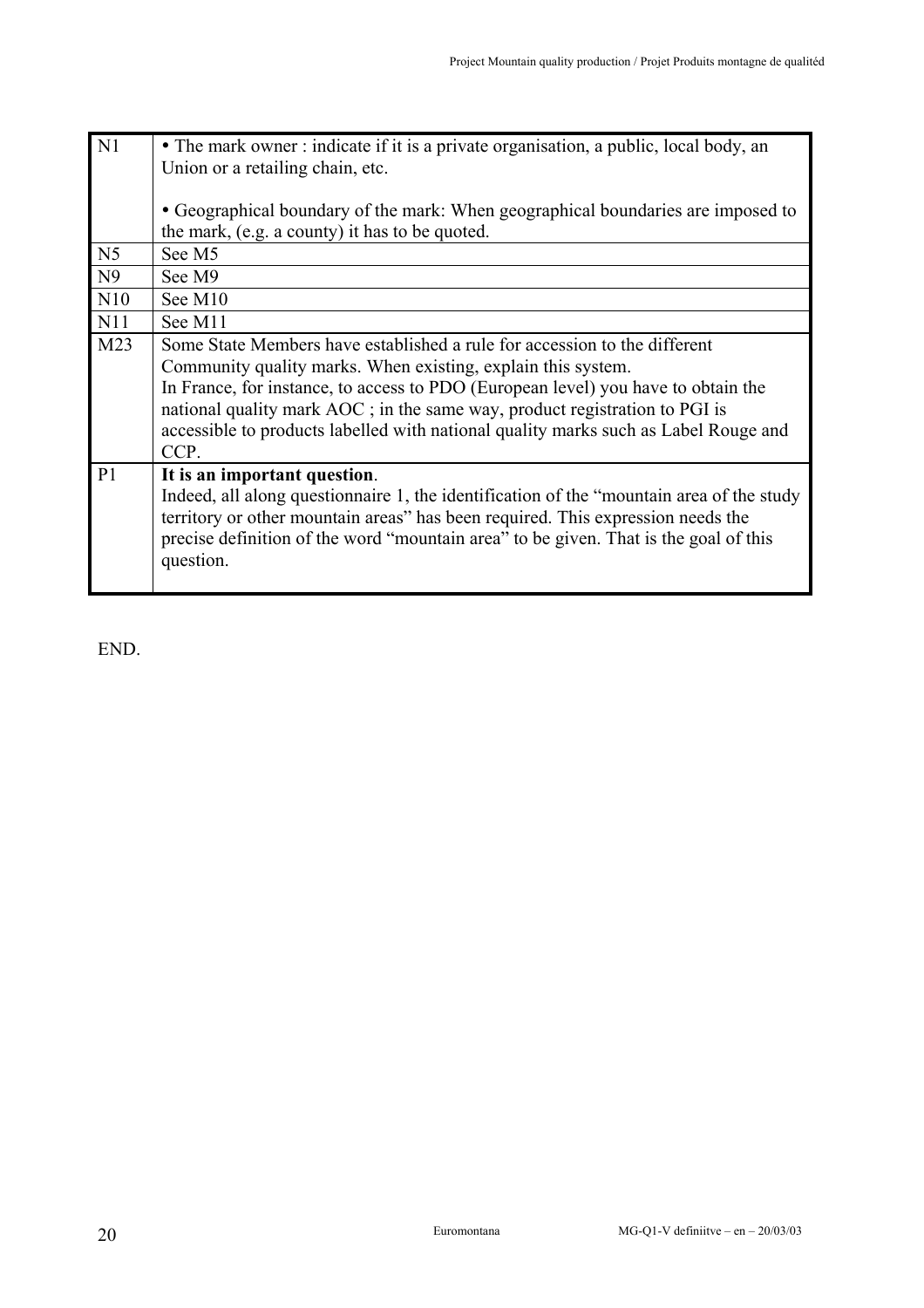# **ANNEXE 1 : Synthesis area table**

| $N^{\circ}$             | Réseau régional                                  | Zone d'étude                                              | Dénomination<br>abrégée | Pays      |
|-------------------------|--------------------------------------------------|-----------------------------------------------------------|-------------------------|-----------|
| $\mathbf{1}$            | Vardousia mountains, Central Greece<br>Montagnes |                                                           | Vardousia               | Greece    |
| $\overline{c}$          |                                                  | Juchtas-Strubulas mountain, Island of Crete               | Crète                   | Greece    |
| $\overline{\mathbf{3}}$ |                                                  | Pyrénées méditerranéennes / Massif central Sud            | Meditfr                 | France    |
| $\overline{4}$          | sèches                                           | Area di raccordo fra Parchi e montagna interna, Abruzzes  | Abruzzes                | Italie    |
| $\overline{5}$          |                                                  | Montagna interna Lucana, Basilicate                       | <b>Basilicata</b>       | Italie    |
| 6                       | méditerranéennes                                 | Penibética, Andalousie                                    | Penibetica              | Espagne   |
| $\overline{7}$          |                                                  | Terra Quente e Alto Douro                                 | MeditPo                 | Portugal  |
| $\,8\,$                 | Régions                                          | Cairngorms Area                                           | Cairngorms              | Ecosse    |
| $\overline{9}$          |                                                  | Vindeln                                                   | Vindeln                 | Suède     |
| 10                      | nordiques                                        | North Savo                                                | <b>Nsavo</b>            | Finlande  |
| 11                      | Alpes                                            | <b>Tyrol Oberland</b>                                     | Tyrol                   | Autriche  |
| 12                      |                                                  | Parc national de Triglav                                  | Triglav                 | Slovénie  |
| 13                      | centrales et                                     | Val di Cembra - Bacino idrographico dell'Avisio, Trentino | Trento                  | Italie    |
| 14                      |                                                  | Canton d'Appenzell                                        | Appenzell               | Suisse    |
| 15                      | orientales                                       | Oberallgäu (and Rosenheim), Bavière                       | Obrallgäu               | Allemagne |
| 16                      |                                                  | Zone « Beaufort », Savoie                                 | <b>Beaufort</b>         | France    |
| 17                      | Alpes                                            | Vallée d'aoste                                            | Aoste                   | Italie    |
| 18                      |                                                  | Canton du Valais                                          | Valais                  | Suisse    |
| 19                      | Vercors, Isère et Drome<br>occidentales          |                                                           | Vercors                 | France    |
| 20                      |                                                  | Haut-Plateau du Jura, Franche-Comté                       | Jura                    | France    |
| 21                      | Régions                                          | Zone de Picos de Europa et ses alentours, Massif          | Cantabrique             | Espagne   |
|                         |                                                  | Cantabrique                                               |                         |           |
| 22                      |                                                  | Montagne et côteaux du Pays-Basque                        | Basquefr                | France    |
| 23                      | océaniques                                       | Diverses montagnes Basques classées en Objectif 5b        | <b>Basquees</b>         | Espagne   |
| $\overline{24}$         | Pyrénées                                         | Haut-Couserans                                            | Couserans               | France    |
| 25                      | centrales                                        | Haut-Sobrarbe                                             | Sobrarbe                | Espagne   |